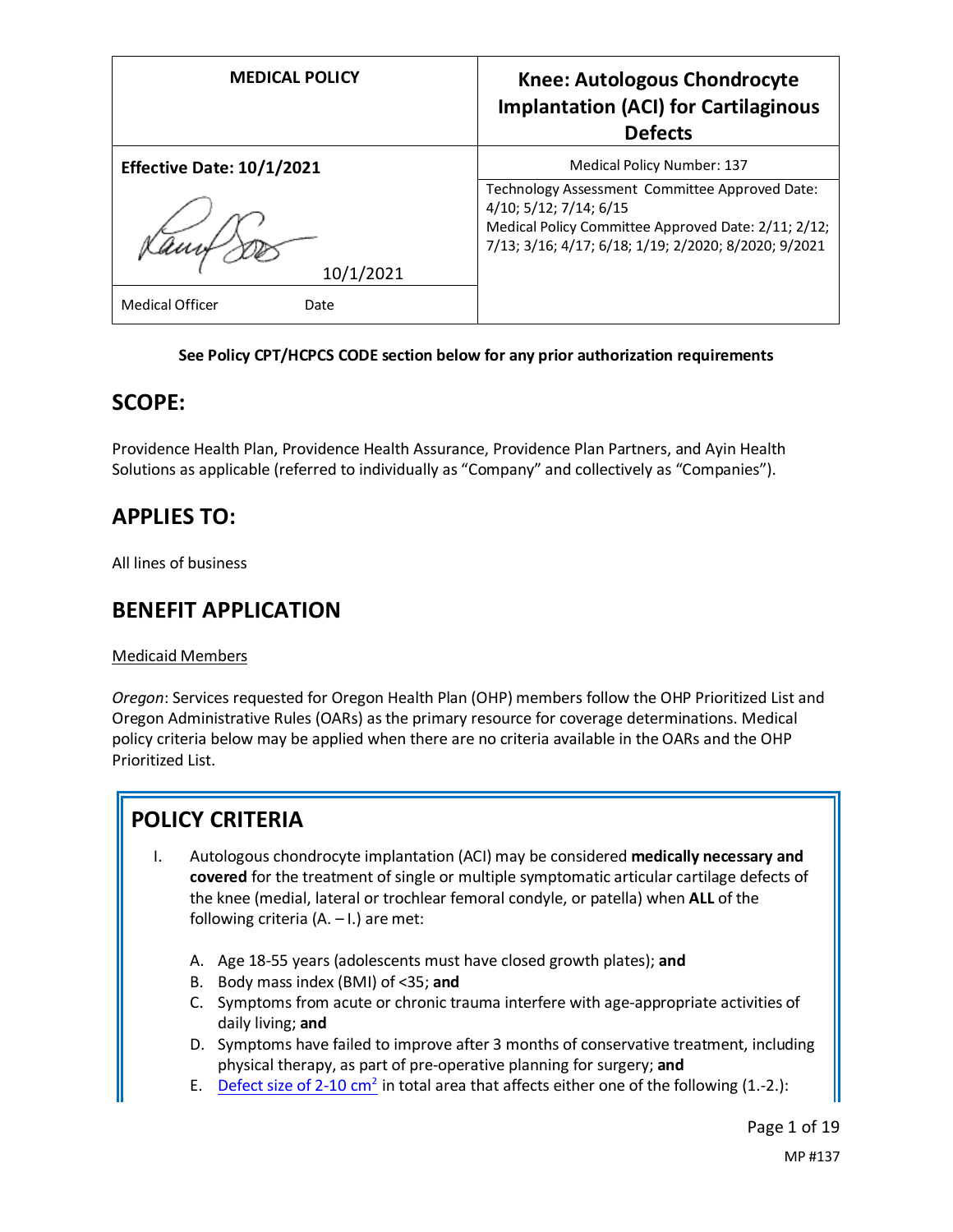1. The patella; **or** 2. A weight-bearing surface of the femoral condyle or trochlear region; **and** F. It must be a full thickness defect: grade III or IV on either the Outerbridge or the International Cartilage Repair Society scale. Please se[e Policy Guidelines](#page-1-0) section below for scales; **and** G. The lesion is surrounded by normal or nearly normal cartilage; **and** H. Stable and aligned knee with full range of motion, an intact meniscus, functional ligaments (intact or reconstructed), and a normal joint space; **and Note**: Corrective procedures (e.g. ligament or tendon repair, osteotomy for realignment, meniscal allograft transplant or repair) may be performed concurrent or ≥ six months prior to ACI. I. None of the following contraindications are present (1.-6.): 1. Known history of hypersensitivity to gentamicin, other aminoglycosides, or products of porcine or bovine origin; **or** 2. Osteoarthritis of the knee; **or** 3. Inflammatory arthritis, inflammatory joint disease, or uncorrected congenital blood coagulation disorders; **or** 4. Prior knee surgery within the last 6 months, excluding surgery to procure a biopsy or a concomitant procedure to prepare the knee for ACI; **or** 5. A symptomatic musculoskeletal condition in the lower limbs that could impede efficacy measures in the target knee; **or** 6. Total meniscectomy, or meniscal tear requiring >50% removal of the meniscus in the target knee. II. Autologous chondrocyte implantation (ACI) is considered **investigational and not covered** when the above criterion is not met, including but not limited to patients with the following (A.-F.): A. Children and adolescents under the age of 18 years B. Growth plates that have not closed C. Partial-thickness defects D. Osteochondritis dissecans (OCD) E. Previous history of cancer in the bones, cartilage, fat or muscle of the affected limb F. An unstable knee

Link t[o Policy Summary](#page-12-0)

### <span id="page-1-0"></span>**POLICY GUIDELINES**

Scales Used to Determine Severity of Cartilage Defects of the Knee

*International Cartilage Repair Society (ICRS)1*

Grade 0: Normal.

Grade 1: Nearly Normal. Superficial lesions. Soft indentation and/or superficial fissures and cracks.

Page 2 of 19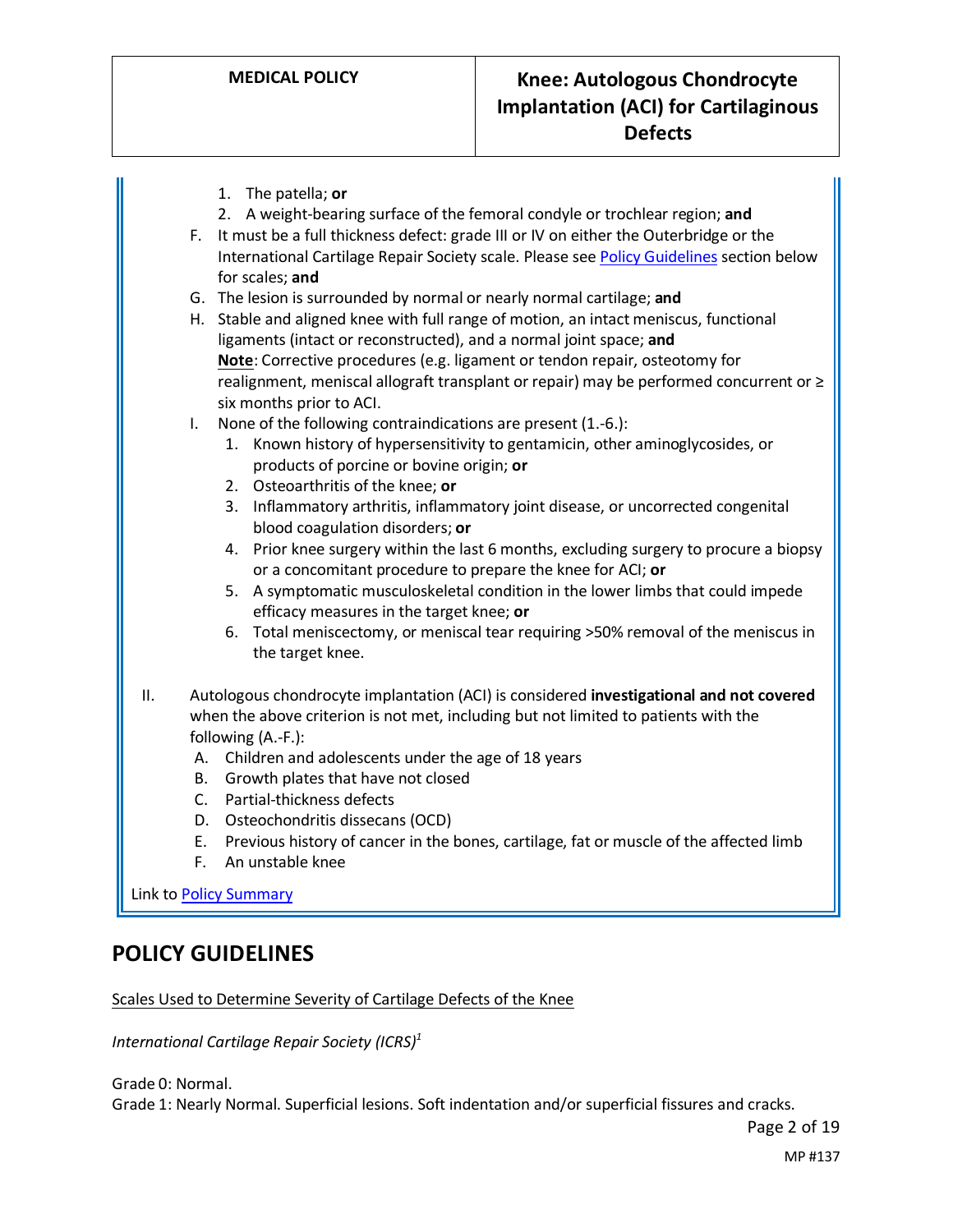### **MEDICAL POLICY Knee: Autologous Chondrocyte Implantation (ACI) for Cartilaginous Defects**

Grade 2: Abnormal. Lesions extending down to <50% of cartilage depth.

Grade 3: Severely Abnormal. Cartilage defects extending down >50% of cartilage depth as well as down to calcified layer and down to but not through the subchondral bone. Blisters are included in this Grade. Grade 4: Severely Abnormal. Defects of the full thickness of cartilage involving the subchondral bone.

#### *Outerbridge Scale*

This scale was originally created to classify the macroscopic changes of chondromalacia of the patella.<sup>2</sup> Later, the scale was slightly modified to allow for grading of all cartilage lesions. $3$ 

Grade 1: Softening and swelling of the cartilage.

Grade 2: Fragmentation and fissuring in an area half an inch or less in diameter.

Grade 3: Fragmentation and fissuring in an area more than half an inch in diameter.

Grade 4: Erosion of cartilage down to the bone.

## **BILLING GUIDELINES**

There are a number nonspecific arthrotomy and arthroscopy codes that are not appropriate for autologous chondrocyte implantation (ACI), including but not limited to 27330, 27331, 27334, and 29879. Of note, 29879 should not be billed in conjunction with ACI unless performed in a different compartment of the knee.

Many of the codes in this policy are not specific to autologous chondrocyte implantation (ACI) and may be used for other restorative procedures for the knee, which are addressed in other medical policies. For example: 27415, 27416, 29866 and/or 29867 may also be requested for osteochondral autografting (mosaicplasty or OATS) or allografting. Please see th[e Cross References](#page-14-0) section below for applicable medical policies.

# **CPT/HCPCS CODES**

| <b>All Lines of Business</b>        |                                                                                                                         |
|-------------------------------------|-------------------------------------------------------------------------------------------------------------------------|
| <b>Prior Authorization Required</b> |                                                                                                                         |
| 27412                               | Autologous chondrocyte implantation, knee                                                                               |
| 27415                               | Osteochondral allograft, knee, open                                                                                     |
| 27416                               | Osteochondral autograft(s), knee, open (eg, mosaicplasty) (includes harvesting of<br>autograft[s])                      |
| 29866                               | Arthroscopy, knee, surgical; osteochondral autograft(s) (eg, mosaicplasty) (includes<br>harvesting of the autograft[s]) |
| 29867                               | Arthroscopy, knee, surgical; osteochondral allograft (eg, mosaicplasty)                                                 |
| J7330                               | Autologous cultured chondrocytes, implant                                                                               |
| S2112                               | Arthroscopy, knee, surgical for harvesting of cartilage (chondrocyte cells)                                             |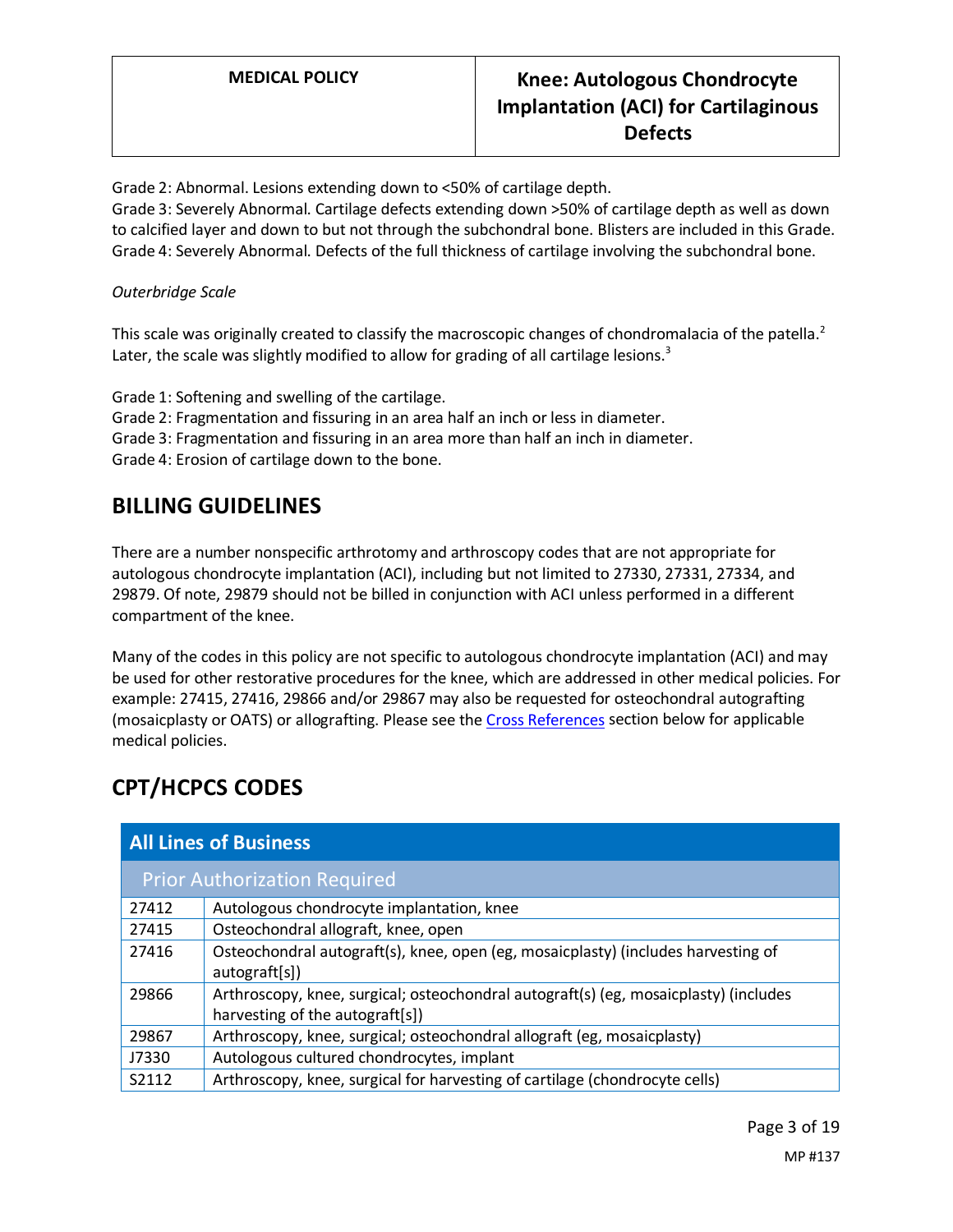| No Prior Authorization Required                                                               |                                                                                         |
|-----------------------------------------------------------------------------------------------|-----------------------------------------------------------------------------------------|
| 27332                                                                                         | Arthrotomy, with excision of semilunar cartilage (meniscectomy) knee; medial OR lateral |
| 27333                                                                                         | Arthrotomy, with excision of semilunar cartilage (meniscectomy) knee; medial AND        |
|                                                                                               | lateral                                                                                 |
| 29870                                                                                         | Arthroscopy, knee, diagnostic, with or without synovial biopsy (separate procedure)     |
| 29871                                                                                         | Arthroscopy, knee, surgical; for infection, lavage and drainage                         |
| 29874                                                                                         | Arthroscopy, knee, surgical; for removal of loose body or foreign body (eg,             |
|                                                                                               | osteochondritis dissecans fragmentation, chondral fragmentation)                        |
| 29877                                                                                         | Arthroscopy, knee, surgical; debridement/shaving of articular cartilage (chondroplasty) |
| <b>Unlisted Codes</b>                                                                         |                                                                                         |
| All unlisted codes will be reviewed for medical necessity, correct coding, and pricing at the |                                                                                         |
| claim level. If an unlisted code is billed related to services addressed in this policy then  |                                                                                         |
| prior-authorization is required.                                                              |                                                                                         |
| 27599                                                                                         | Unlisted procedure, femur or knee                                                       |
| 29999                                                                                         | Unlisted procedure, arthroscopy                                                         |

## **DESCRIPTION**

#### Cartilaginous Defects

The articular cartilage that covers the articulating bones in the knee, also called hyaline cartilage, is surrounded by an extracellular matrix that contains collagen and chondrocytes (mature cartilage cells). Loss of articular cartilage does not cause pain but ultimately leads to pain in surrounding tissue, swelling, locking, and/or weakness. Defects in articular cartilage can be classified as chondral (cartilage loss) or osteochondral (cartilage plus bone loss). Chondral defects are categorized further into partial thickness or full thickness, the latter of which extends to, but not into, the subchondral bone. Although partial-thickness defects do not always produce significant symptoms, over time they can become fullthickness defects and increase the risk of osteoarthritis.<sup>4,5</sup>

#### **Treatments**

Currently, there is no standard approach to the treatment of articular cartilage defects in the knee. Conventional noninvasive treatments such as weight reduction, physical therapy, braces and orthotics, and/or nonsteroidal anti-inflammatory drugs may provide effective pain relief for some patients. Conventional invasive treatment options may include arthroscopic lavage and/or debridement of loose tissue and unstable cartilage fragments. If defects progress to severe osteoarthritis, total knee replacement may be required.

There are a number of techniques currently being investigated that are designed to replace or stimulate new articular cartilage, such as bone marrow stem cell infiltration, microfracture, drilling, abrasion arthroplasty, allogenic or autologous grafting, and autologous chondrocyte implantation (ACI) (also known as autologous chondrocyte transplantation [ACT]).<sup>4,5</sup>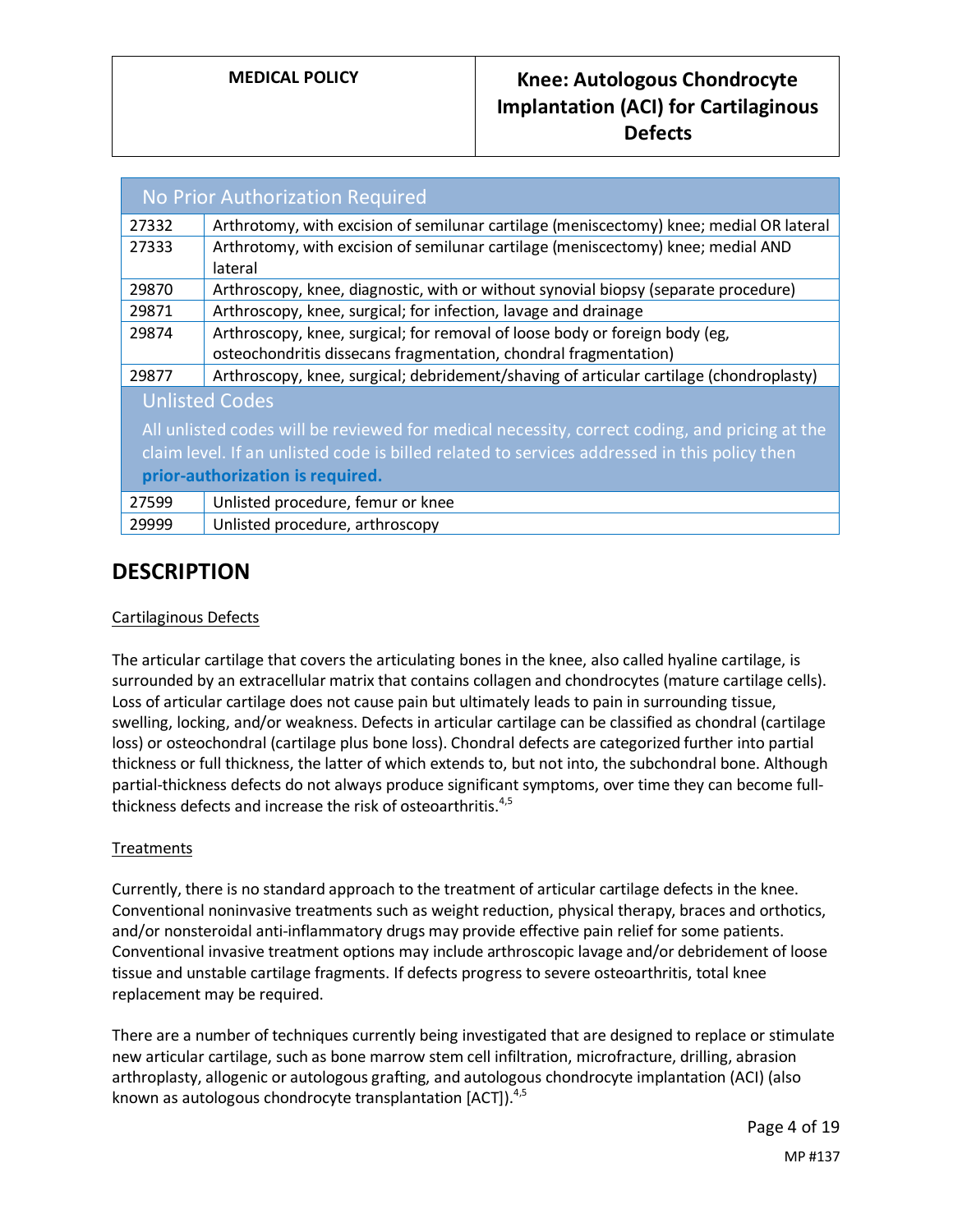## **MEDICAL POLICY Knee: Autologous Chondrocyte Implantation (ACI) for Cartilaginous Defects**

Microfracture involves removing the damaged cartilage and drilling holes into the subchondral bone to stimulate growth of new cartilage by providing a new blood supply. Drilling is similar to microfracture. Holes are drilled through the damaged cartilage to provide a new blood supply and stimulate healing. Abrasion arthroplasty uses a high-speed burr to remove damaged cartilage and reach the subchondral bone. Allogenic and autologous grafting involves removing one or more cylindrical plugs of healthy cartilage and bone from a non-weight-bearing area and placing the cylinders into the site of injury. The use of one plug is also termed mosaicplasty.

#### *Autologous chondrocyte implantation (ACI)*

ACI is a technique that aims to stimulate articular cartilage regeneration and fill cartilaginous defects with new hyaline tissue. The techniques used to generate first-generation ACI products such as Carticel™ (See Regulatory Status section below) involve removal, expansion (through culturing), and reimplantation of the patient's own chondrocytes. In first-generation ACI, the cultured cells are injected under a periosteal membrane that is usually taken from the tibia of the patient and sutured over the knee lesion.<sup>4</sup> The only first-generation ACI product approved by the Food & Drug Administration (FDA), Carticel™, has been discontinued and replaced by the more recent (second-generation) product MACI®.<sup>4</sup> Second-generation ACI culturing involves the use of porcine-derived collagen membranes. In addition, third-generation ACI products, which have not been approved by the FDA at this time, use resorbable scaffolds. The chondrocyte-containing scaffolds generated by these newer ACI techniques can be cut to fit the defect and then glued into place. $5$ 

The reimplanted chondrocytes or chondrocyte scaffolds have the potential to generate new hyaline or hyaline-like tissue, which is advantageous over marrow stimulation techniques. ACI techniques have lower risk infection, graft rejection, and/or donor site morbidity compared to allogenic or autologous osteochondral grafting. In addition, ACI does not require that substantial amounts of tissue be harvested, and the procedure can be applied to larger lesions compared to allogenic or autologous osteochondral grafting.<sup>4,5</sup>

### **REVIEW OF EVIDENCE**

A review of the ECRI, Hayes, Cochrane, and PubMed databases was conducted regarding the use of autologous chondrocyte implantation (ACI) as a treatment for cartilaginous defects of the knee. Below is a summary of the available evidence identified through July 2021.

Below is an overview of the key evidence that formed the basis of the medical necessity criteria outlined in this medical policy.

#### Systematic Reviews

There have been a number of recent systematic reviews on ACI of the knee. Some reviews evaluated first-generation ACI products such as Carticel™, others evaluated next-generation ACI products like MACI®, and several have reviewed a combination of older and newer ACI products. Many of these reviews have included primary studies that have evaluated ACI in heterogeneous populations including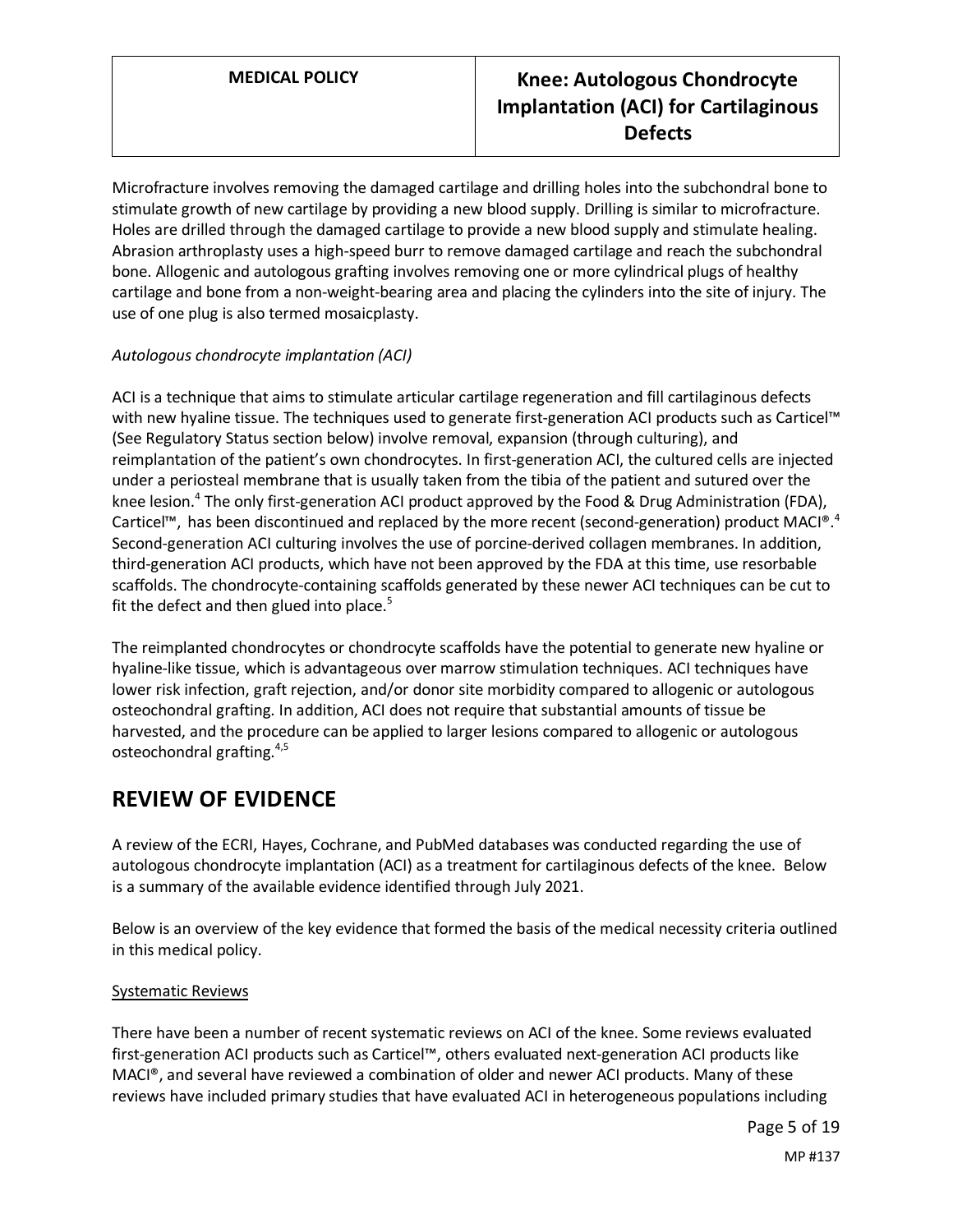patients with patellar, condyle and/or trochlear lesions. In these reviews, patients with patellar lesions comprised between 5-61% of the total study population.

• In 2020, Hayes published a systematic review evaluating the safety and efficacy of matrixinduced autologous chondrocyte implantation (MACI) procedure for repair of articular cartilage of the knee.<sup>6</sup> In total, 23 publications reporting results from 21 studies were included for review, including 6 RCTs and 3 prospective cohort studies. The overall body of evidence suggests that MACI is associated with significant improvements from baseline for clinical outcomes, with follow-up ranging from 6 months to 10 years (> 5 years follow-up for the majority of studies). With regard to comparative findings, 5 of 5 studies comparing MACI with microfracture (MFX) significantly favored MACI for at least 1 measure of effectiveness. Four studies compared MACI with older-generation autologous chondrocyte implantation (ACI) procedures; most statistical comparisons were nonsignificant, although older-generation ACI had a significantly higher reoperation rate in 1 study. One study compared MACI with bone marrow aspirate concentrate (BMAC); all of the patient comparisons were nonsignificant between groups. One study compared MACI with mosaicplasty, and favored mosaicplasty for IKDC scores.

Investigators ultimately assigned a "B" rating (some proven benefit) for use of MACI in the repair of articular cartilage of the knee. Authors stated that a large body of moderate-quality evidence suggests that MACI is associated with improved symptoms, function, quality of life, and ability to perform normal activities of daily living for young and middle-aged and typically nonobese adults with symptomatic articular cartilage defects of the knee. Evidence also suggests that benefits may be durable beyond follow-up periods of 5 years. The evidence consistently favors MACI over MFX, and more limited evidence suggests that MACI and oldergeneration ACI procedures have similar clinical benefit. Limitations included ongoing uncertainty as to when MACI is optimally prescribed in the chondral defect treatment hierarchy, and a lack of definitive patient selection criteria.

• In 2020, ECRI published a systematic review evaluating the safety and efficacy of all ACI generations for the treatment of osteochondral knee defects relative to other cartilage restoration procedures.<sup>7</sup> Investigators searched the literature through May 2020. In total, 1 systematic review of 10 RCTs,<sup>8</sup> and 3 additional RCTs were included for review. The combined sample size was 1,098 patients. Outcomes of interest included failure rates, knee function scores, and adverse events.

The systematic review<sup>8</sup> showed microfracture had greater failure rates than ACI at 10-year follow-up (RR: 0.12, 95% CI 0.04 to 0.39, based on 2 RCTs). Rates did not differ at 2- and 5-year follow-up (RR 2.0, 95% CI 0.2 to 21.2 and RR 1.00 95% CI 0.4 to 2.3, respectively). Failure rates did not differ between matrix-ACI and microfracture at 2-year follow-up (RR 0.2, 95% CI 0.02 to 1.6; 5-year RR 0.3, 95% CI 0.03 to 3.02). Failure rates were comparable between ACI and osteochondral autograft transfer. One RCT<sup>9</sup> reported comparable improvements over baseline that after 2 years in overall Knee Injury and Osteoarthritis Outcome Score (KOOS) for both ACI and microfracture (81.5 for ACI and 73 for microfracture; 6.1 difference was noninferior, p  $\leq$ 0.0001). A second RCT<sup>10</sup> reported similar improvement after 2 years in KOOS for ACI and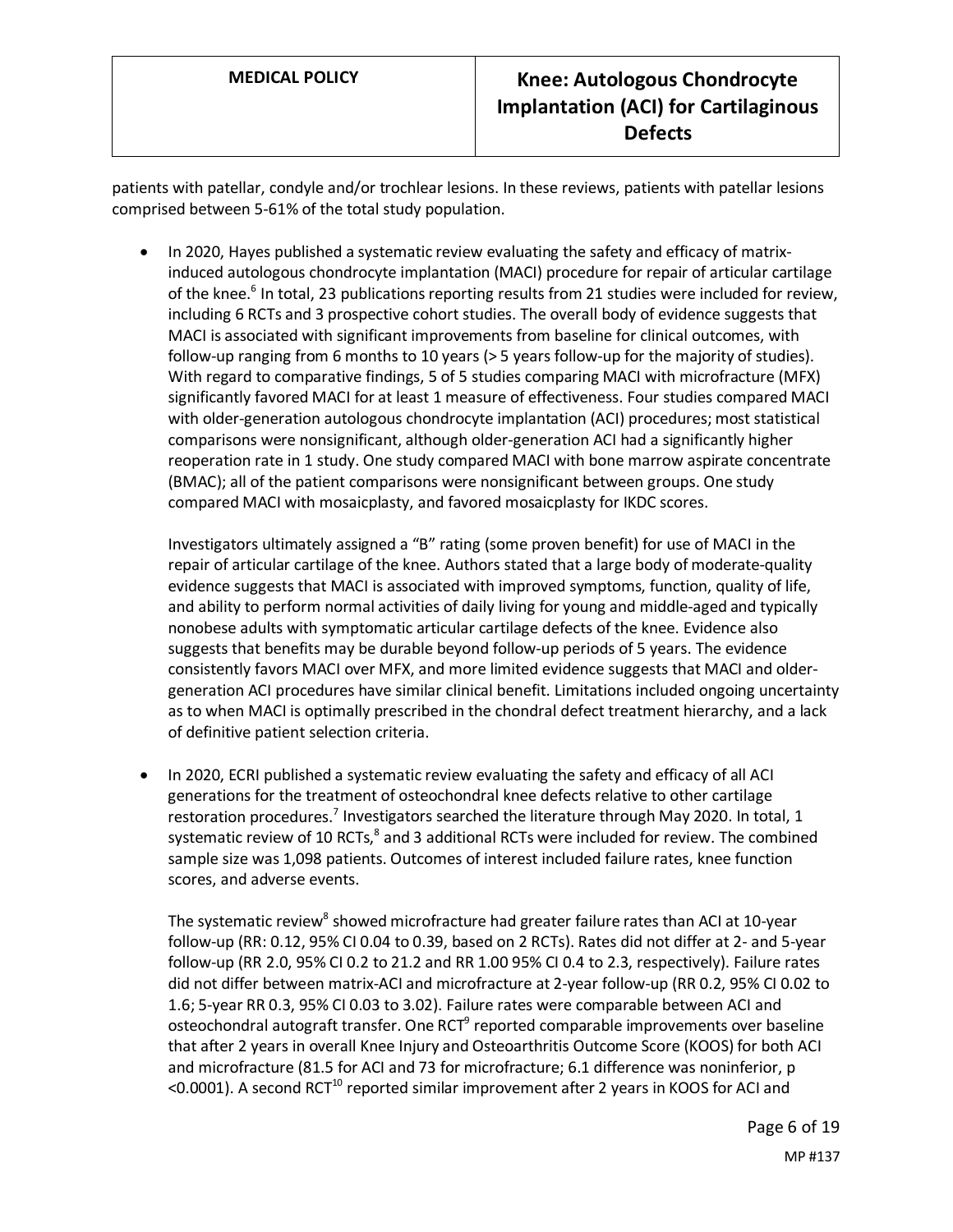## **MEDICAL POLICY Knee: Autologous Chondrocyte Implantation (ACI) for Cartilaginous Defects**

autologous matrix-induced chondrogenesis (68.8 for ACI and 72.2 for autologous matrix-induced chondrogenesis). A third  $RCT^{11}$  reported worse functional outcomes after matrix-ACI than after osteochondral autograft transfer (mean International Knee Documentation Committee score and score improvement after 2 years were 73.7 and 31.8, respectively, with matrix-ACI and 81.5 and 44.4, respectively, with osteochondral autograft transfer). Adverse events were reported to be distinct only in this third RCT, with more events with matrix-ACI than osteochondral autograft transfers. Limitations included the lack of homogenous patient selection and indications across studies included for review. Investigators concluded that evidence supporting the efficacy of all ACI generations for the treatment of osteochondral knee defects is inconclusive.

- In 2018, ECRI published a systematic review evaluating the safety and efficacy of MACI autologous chondrocyte implant for repairing knee cartilage defects in adults.<sup>12</sup> Searching the literature through October 2018, investigators included 2 systematic reviews and 1 RCT for review, evaluating a combined total of 524 patients. One systematic review reported no difference between MACI and other ACIs in patient functional status at 2-year follow-up. A second systematic review reported that MACI improved pain and patient functional status up to 5 years compared to baseline but made between-group comparisons of MACI and other ACIs. One RCT reported that MACI improved pain, health, and patient functional status up to five years compared with microfracture. Authors also reported MACI and microfracture had similar retreatment rates (10.8% and 9.5%, respectively) and similar frequency of arthralgia. Limitations include the lack of meta-analysis for either of the 2 systematic reviews, and the lack of blinding, short-term follow-up and small sample size for the RCT included for review. Investigators concluded that evidence is insufficient to assess MACI relative to other ACIs for improving pain and functional status, and called for larger, blinded RCTs with long-term follow-up.
- In 2017 (updated 2020), Hayes published two reviews evaluating first-, second- and thirdgeneration ACI of the knee, comparing the different generations of ACI products to each other, microfracture, mosaicplasty, or debridement/abrasion.<sup>4,5</sup> All studies assessed solely patients whose symptoms did not improve with conservative treatment. Collectively, the two reviews included 24 comparative studies (16 of which were randomized controlled trials [RCTs]) and 9 uncontrolled studies. Both reviews evaluated the use of ACI in adults and older adolescents with symptomatic, full-thickness knee cartilage injuries, focusing on studies reporting outcomes such as joint pain, function and cartilage quality post-treatment. Follow-up of the included studies varied from six months to 15 years. Between the two reviews there were 15 studies which included a sizable proportion of patients undergoing ACI for patellar lesions. Neither the primary studies nor the systematic reviews evaluated patellar defects separately from condyle or trochlear defects. Although some studies reported significant improvement of select outcomes in ACI groups, overall, similar improvements in outcome measures were reported between ACI and other comparator treatments. Taken together, this indicates that in adults and older adolescents with symptomatic, full-thickness knee cartilage injuries, that ACI yields similar benefits to other surgical techniques.

Hayes states the following: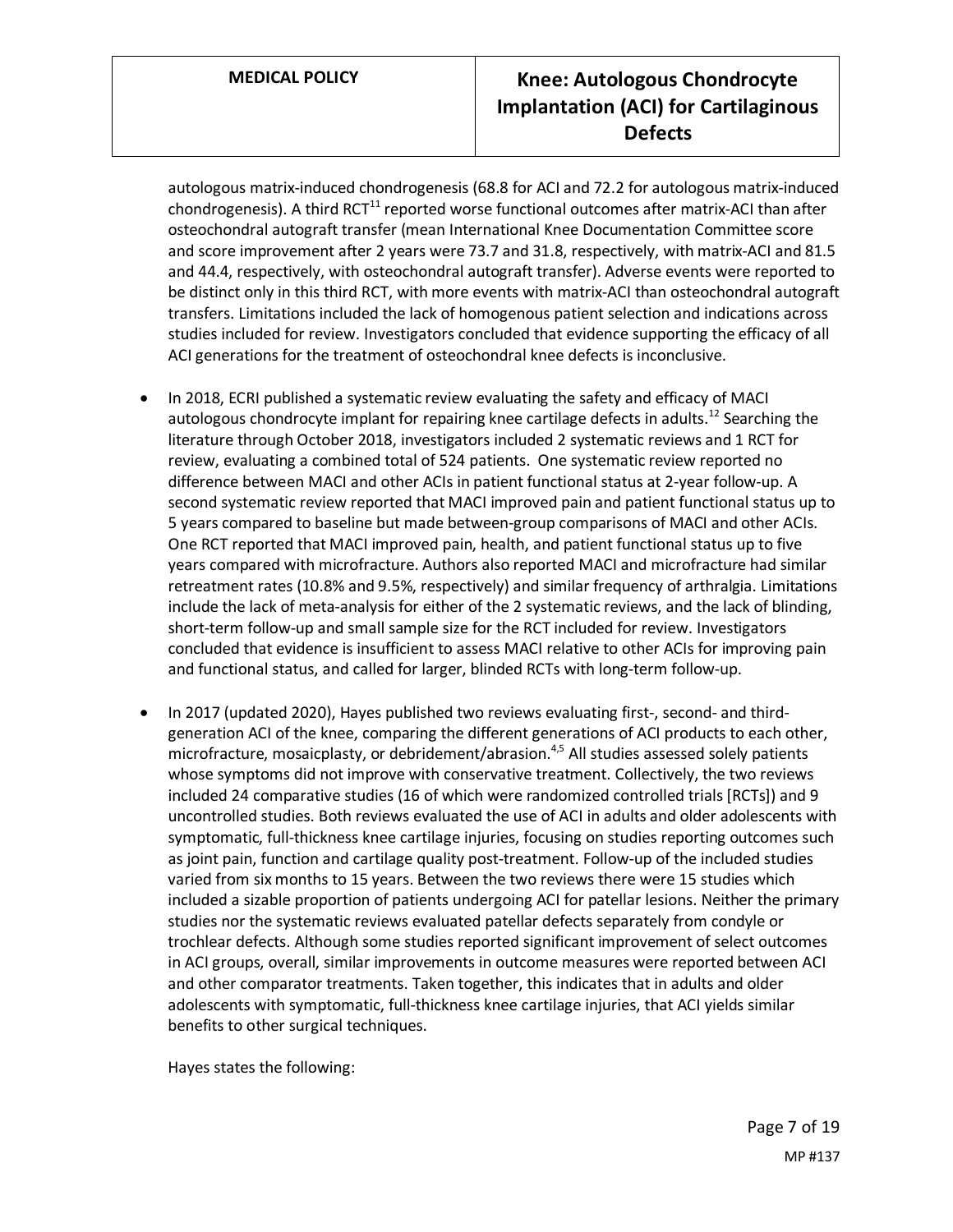"Although surgeons have not identified ideal candidates for ACI or established strict selection criteria, the literature reflects the following consensus regarding patients who have been considered suitable candidates for ACI:

- o Adults younger than 55 years who will return to a relatively high activity level.
- o Symptomatic lesion.
- <span id="page-7-0"></span> $\circ$  Single, contained (healthy articular cartilage at lesion border), unipolar (no lesion on opposing surface), full-thickness defect  $2$  to  $10 \text{ cm}^2$ .
- o No significant bone loss.
- $\circ$  Full range of motion, intact ligaments, and physiologically correct lower limb axis (corrective procedures may be performed in combination with or prior to ACI).
- o No osteoarthritis of the knee, autoimmune connective tissue disease, active rheumatoid arthritis, or malignancy.
- o Patient motivated and willing to comply with rigorous rehabilitation program.
- $\circ$  If following a prior marrow stimulation technique has failed, several months since prior procedure."

Of note, several key RCTs comparing first-and second-generation ACI products to microfracture provided the basis for the patient selection criteria for ACI above. These RCTs include Basad et al. (2009) evaluating MAC $I<sup>13</sup>$ , five-year outcomes from the MACI SUMMIT trial by Saris et al.  $(2014)^{14}$ , and five-year outcomes from the TIG/ACT trial for the first-generation ChondroCelect.<sup>15-17</sup>

- Additional recent systematic reviews, focusing on comparison studies involving ACI have drawn similar conclusions to Hayes regarding the safety and efficacy of first-generation ACI<sup>18,19</sup> and newer generation ACI products.<sup>20</sup> In addition, systematic reviews assessing both first-and second-generation products together have also arrived at similar conclusions, regardless of the ACI product/technique used.<sup>21-25</sup>
- In 2017, the National Institute for Health Research (NIHR) reported the results of a systematic review evaluating the clinical effectiveness newer generations of ACI compared to microfracture, specifically MACI® (available in the U.S.) and ChondroCelect (not available in the U.S).<sup>26</sup> The NIHR review, which served as the basis for the 2017 National Institute for Health and Care Excellence (NICE) guidelines described below, included twelve recent systematic reviews including 19 studies (11 RCTs), and four RCTs (N=712) published after the reviews. The reviews were mostly inconclusive on the choice between ACI and microfracture. In the recent trials, ACI was more effective than microfracture in reducing pain and improving function on the Knee injury and Osteoarthritis Outcome Score (KOOS) scale for up to five years of follow-up. Limited long-term data (six studies) were available on the failure rates of both ACI and microfracture after five years. The conclusions regarding follow-up longer than five years were based on highquality observational studies and indicated that ACI failure rates were lower in patients who had no previous knee repair and in patients with minimal evidence of osteoarthritis. Defect size was not found to be associated with poorer outcomes in this review. The key points highlighted by the review included: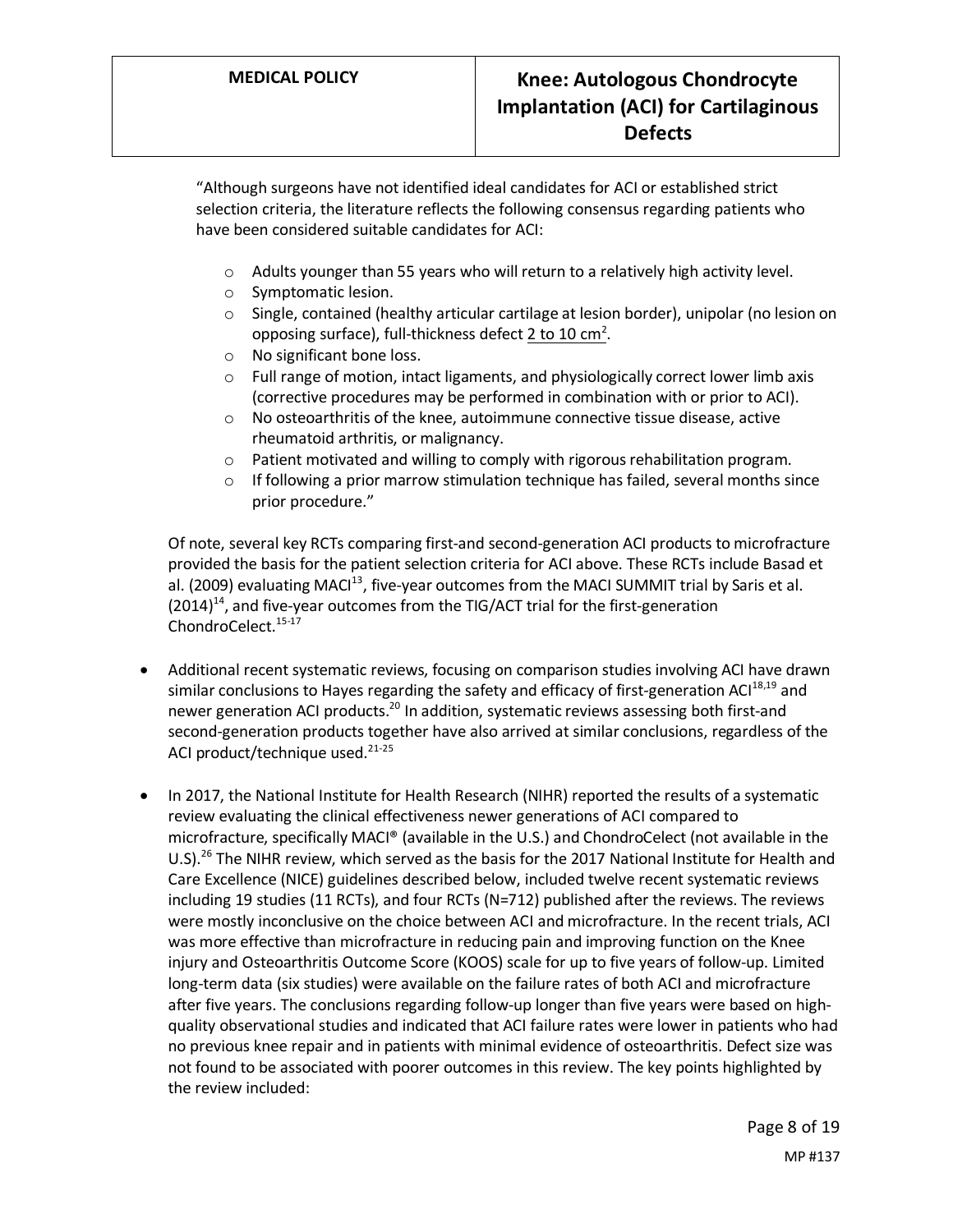- $\circ$  "Surgical treatment may be considered for symptomatic lesions of ICRS grade 3 and 4.
- o In small defects, less than 2  $\text{cm}^2$  ACI may be considered.
- $\circ$  For lesions >2 cm<sup>2</sup>, cell therapy (ACI) is the most effective treatment based on current evidence.
- $\circ$  Outcomes are poorer in smokers, patients with a BMI of > 30 kg/m<sup>2</sup>, and those with a long duration of symptoms.
- o When ACI is considered appropriate, it should be first-line treatment because results are poorer if it is used after failure of other procedures.
- o Physical therapy may be effective in controlling symptoms and should be provided before surgery is considered."

Regarding the use of physical therapy, the review states that "the British Association for Surgery of the Knee (BASK) UK Consensus recommends that all patients being considered for ACI should have had physical therapy first, as that may relieve symptoms." The NICE guidelines recognize and support the BASK statement, which is a "consensus of 104 U.K. surgeons with specialist knowledge of surgical repair techniques for articular chondrocyte defects of the knee."

Recent systematic reviews comparing ACI and microfracture have reported similar findings to the NIHR review of reviews above, in that there appears to be similar improvements in pain and functional outcomes between ACI and microfracture.<sup>27</sup>

Of note, the concern raised in the NIHR review above regarding reduced ACI efficacy reported in patients who had undergone a prior cartilage repair procedure was also echoed by a more recent review by Lamplot et al.<sup>28</sup> In this 2018 review, three of the five studies included on ACI demonstrated inferior outcomes following a previous failed cartilage procedure compared with primary ACI.

#### Randomized Controlled Trials (RCTs)

In 2018, Brittberg et al. published 5-year follow-up results from the SUMMIT (Superiority of MACI Implant Versus Microfracture Treatment) trial, which included 65 patients randomized to Vericel's second-generation product, MACI (90.3%) and 63 to conventional microfracture surgery (87.5%).<sup>29</sup> Twoyear outcomes and study design were published by Saris et al. in 2014.<sup>14</sup> The patient inclusion/exclusion criteria for this trial were as follows:

- Patients aged 18 to 55 years with ≥1 symptomatic focal cartilage defect (Outerbridge grade III or IV; and ≥3 cm<sup>2</sup>) of the femoral condyles or trochlea.
- Baseline Knee Injury and Osteoarthritis Outcome Score (KOOS) pain value <55 (indicating moderate to severe knee-related pain)
- Osteochondritis dissecans (OCD) lesions were allowed if no bone graft was required.
- A stable knee was required; ligament reconstruction procedures were allowed before or concurrently with the study treatment.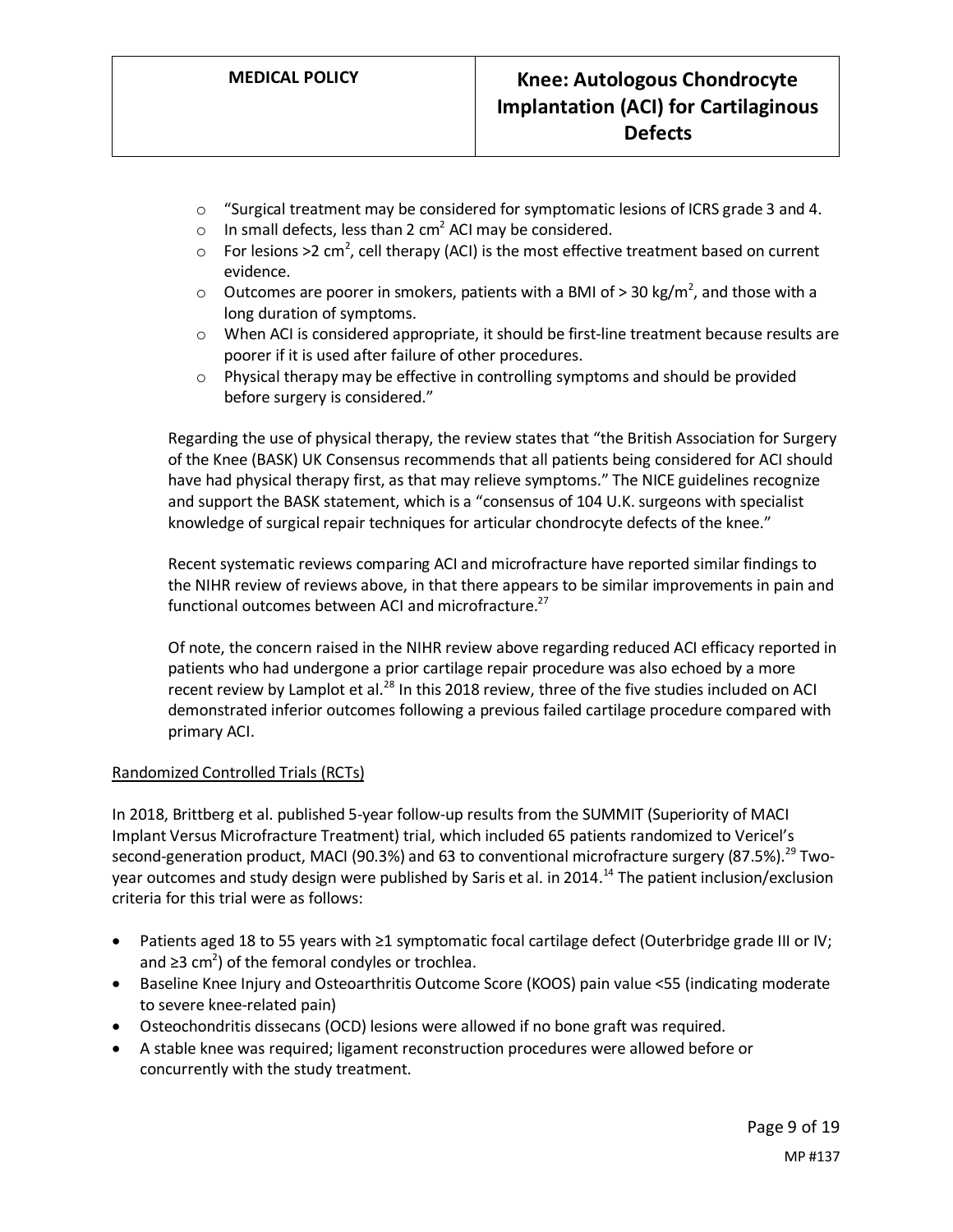- An intact or partial meniscus (≥50%) was also required; meniscal repair or resection was allowed before or concurrently with the cartilage repair procedure if ≥50% of the functional meniscus remained.
- Major exclusion criteria included:
	- o Any knee joint surgery within 6 months before screening.
	- o Modified Outerbridge grade III or IV defect(s) on the patella or tibia.
	- o A symptomatic musculoskeletal condition in the lower limbs that could impede efficacy measures in the target knee.
	- $\circ$  Total meniscectomy, meniscal allograft, or bucket-handle tear or displaced tear requiring >50% removal of the meniscus in the target knee.
	- o Malalignment requiring osteotomy to correct tibial-femoral or patella-femoral alignment;
	- o Kellgren-Lawrence grade 3 or 4 osteoarthritis.
	- $\circ$  Inflammatory disease or other condition affecting the joints; or septic arthritis within 1 year before screening.

Similar to the results reported in the Hayes and NIHR reviews above, improvement of some outcomes such as pain and function, by some but not all scales, in MACI over microfracture were observed, but improvements in other outcomes, such as improved defect filling as evidenced by MRI, were not significantly different between treatment groups.

The evidence review below has focused on the investigational indications in this policy. Due to the large body of evidence on ACI for cartilage defects of the knee, only systematic reviews and RCTs were reviewed below.

#### Children and Adolescents (Under 18 Years of Age)

#### *Systematic Reviews*

In 2016, DiBartola et al. published the results of the systematic review that assessed the clinical outcomes of ACI in adolescent knees.<sup>30</sup> The review included five small case series (N= 115 subjects, studies ranged from 6-37 patients). The majority of patients underwent first-generation ACI (N= 95, 83%). Mean patient age was 16.2 years (range, 11 to 21 years). The studies were heterogenous in terms of follow-up (mean = 52.3 months, range = 12 to 74 months), defect size (mean = 5.3 cm<sup>2</sup>, range = 0.96-15.8 cm<sup>2</sup>) and defect etiology. Although the review reported improvement of some outcomes as a result of ACI in adolescent populations, the review suffered from the following limitations:

- Limited number of studies in the existing literature on this patient population. This limits the ability to perform statistical analysis and the ability to draw subjective conclusions regarding the safety and efficacy of ACI in adolescents.
- Relatively high use of concurrent procedures during ACI in the included studies, which varied within and between studies. Heterogeneity in concurrent procedures made it difficult to draw definitive conclusions about the efficacy of ACI.
- None of the studies in this systematic review were comparative in nature and, in general, there is a paucity of RCTs published evaluating ACI in adolescents.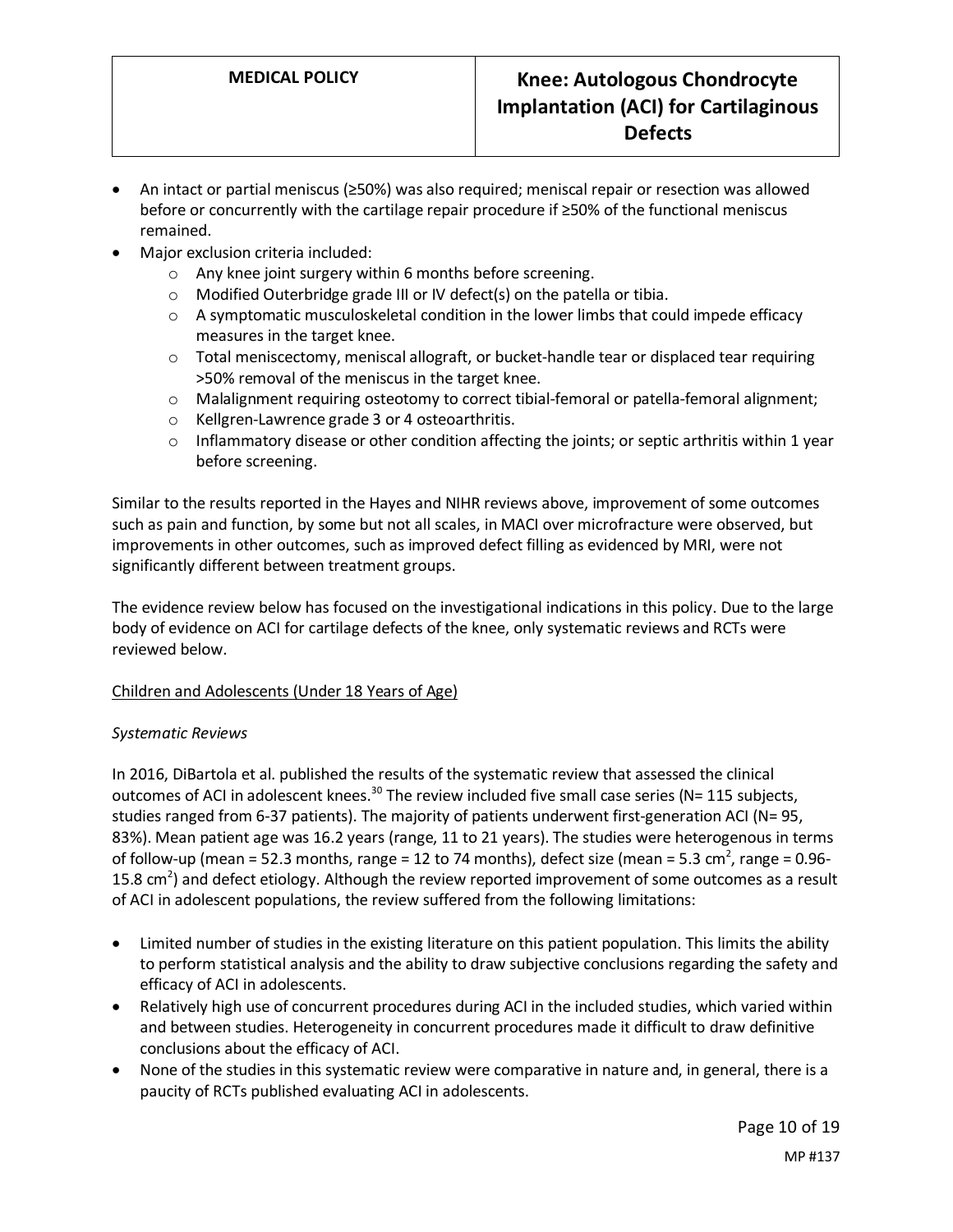• None if the studies included information on growth plate closure, which is thought to be an important factor in healing and new cartilage formation.

In 2018, Valtanen et al. also published results of a systematic review that evaluated clinical outcomes in patients 19 years or younger following various surgical procedures to repair articular cartilage, including ACI.<sup>31</sup> This review only identified and included six case series on ACI in total, with two newer small series (n=27 and n=37) published in 2017 that were not included in the DiBartola review above. The authors concluded that outcome data on cartilage repair in pediatric and adolescent populations was limited. The review had limitations similar to those of the DiBartola review above.

#### *Randomized Controlled Trials (RCTs)*

No RCTs evaluating ACI in pediatric or adolescent populations were identified after the publication of the systematic reviews described above.

#### Osteochondritis Dissecans (OCD)

- In 2019, Sacolick and colleagues conducted a systematic review evaluating the efficacy of ACI for the treatment of OCD.<sup>32</sup> Independent investigators searched the literature through April 2018, identified eligible studies, assessed study quality and extracted data. In total, 9 studies assessing 179 patients (range: 3 to 40) were included for review. Median follow-up was 5 years. Investigators reported significant improvement in clinical outcome measures, particularly among males, active patients, smaller lesion sizes and younger patients. Limitations included the low-quality of evidence included for review (i.e. case series) as well as studies' small sample sizes, and heterogeneous patient characteristics and treatment parameters. Investigators nonetheless concluded that autologous cartilage therapies for the treatment of OCD are clinically effective.
- Based on the 2017 NIHR systematic review described above, there is a very small body of published studies that have evaluated the efficacy of ACI in patients with OCD.<sup>26</sup> The NIHR review included the following systematic reviews but was unable to identify any RCTs that met inclusion criteria after the publication of these reviews:
	- $\circ$  The 2009 Kon et al.<sup>20</sup> review included two small case series that included patients with OCD (N=105).
	- $\circ$  The Cochrane review published in 2010 (Vasiliadis and Wasiak)<sup>33</sup> reported that four of the six RCTs included in the review included patients with OCD. However, outcomes for this subset of patients were not reported separately in the review. Three of the four RCTs included did not analyze outcomes of the OCD patients separately, making it difficult to determine the efficacy of ACI in this subset of patients.<sup>13,34,35</sup>
		- The 2003 publication of the Bentley et al. RCT included in this review did not report outcomes separately for the small number of OCD patients included. However, the 2012 publication on this RCT is the only trial to date that has reported outcomes separately for OCD patients. In the 2012 publication,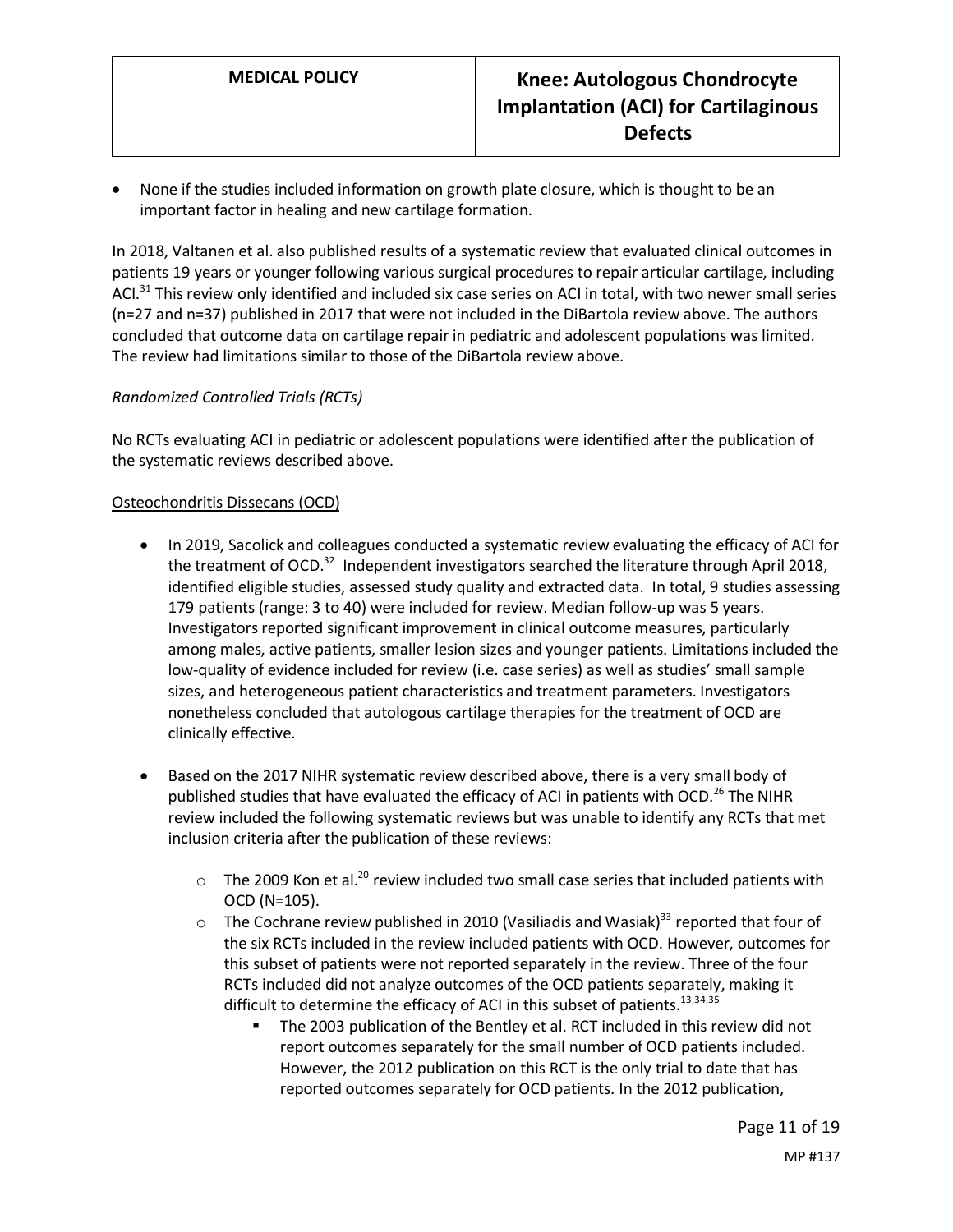reporting 5-year outcomes, 16 (11 in the ACI group and 6 who underwent mosaicplasty) OCD patients recruited were available for 5-year follow-up. At 5 years, there were no failures in the ACI group, and one failure in the mosaicplasty group. However, statistical analyses were not performed due to small patient numbers.<sup>36</sup>

 $\circ$  The 2013 systematic review by Negrin and Vécsei<sup>37</sup> included one small RCT (Knutsen et al.  $(2007)^{34}$ , 11 OCD patients out of 80). Neither the review, nor the RCT analyzed the outcomes of the OCD patients separately.

#### Osteoarthritis (OA)

The NIHR systematic review described above specifically excluded studies that recruited patients with advanced osteoarthritis (OA) of the knee.<sup>26</sup> The review stated:

"Patients with only early OA (less than grade 2 which has definite osteophytes and possible joint space narrowing) could have been included in some trials. However, no details for such a subgroup are given in the results. In the TIG/ACT trial, $^{17}$  patients with advanced OA (as defined by radiographic atlas OA grade 2–3) were excluded."

The NIHR review included a single observational study (Nawaz et al., 2014)<sup>38</sup> that evaluated ACI in patients with early OA. The study authors reported that the presence of OA had a significant detrimental effect on survivorship, with survivorship worsening as the OA grade increased (Grade 1: HR = 2.077, 95 % CI: 1.299 to 3.322, p = 0.002; Grade 2: HR = 3.450, 95 % CI: 2.646 to 4.498, p < 0.001; and Grade 3: HR = 3.820, 95 % CI: 2.185 to 6.677, p < 0.001). The authors concluded that the presence of even early OA increased failure rates, with patients with grade 1-2 OA having only 25% graft survival at 10-year followup.

Other systematic reviews<sup>27,39</sup> have included single case series that evaluated ACI in patients with OA in their study cohort. However, neither of these reviews reported on ACI outcomes in this sub-population. Of note, the Filardo et al. case series reported poor clinical outcomes and high failure rates for ACI regardless of OA severity, while the Brix et al. series reported higher failure rates in patients with OA compared to those non-OA cartilage defects.<sup>40,41</sup>

### **CLINICAL PRACTICE GUIDELINES**

#### National Institute for Health and Care Excellence (NICE)

The 2017 NICE guidance on autologous chondrocyte implantation (ACI) for treating symptomatic articular cartilage defects of the knee recommend the following: $42$ 

"Autologous chondrocyte implantation (ACI) is recommended as an option for treating symptomatic articular cartilage defects of the knee, only if:

• the person has not had previous surgery to repair articular cartilage defects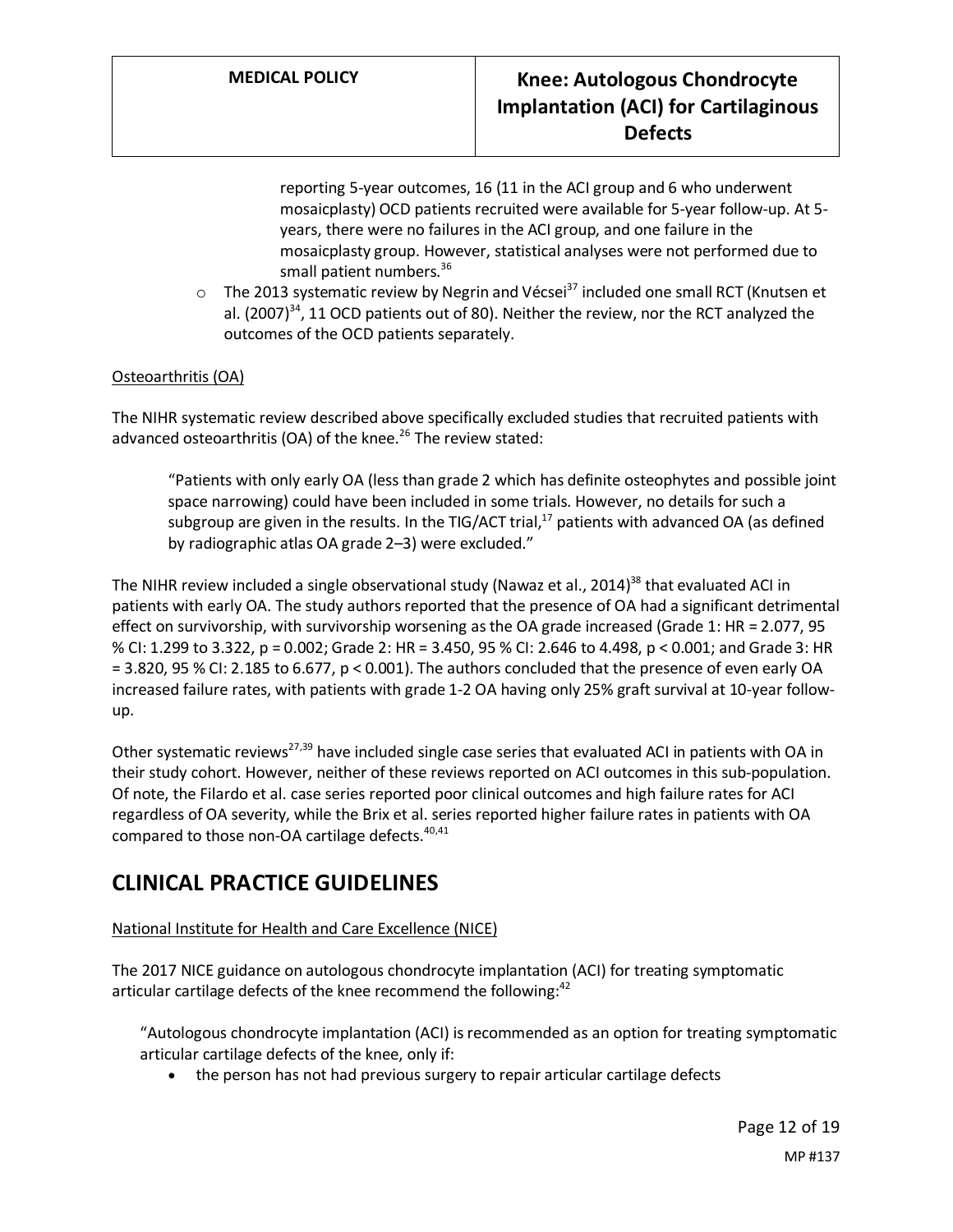- there is minimal osteoarthritic damage to the knee (as assessed by clinicians experienced in investigating knee cartilage damage using a validated measure for knee osteoarthritis)
- the defect is over 2 cm<sup>2</sup>."

The guidance also made the following statements:

- "The indication for use of traditional ACI in the knee is for the repair of single or multiple symptomatic, full-thickness cartilage defects of the joint with or without bone involvement in adults.
- ACI is contraindicated in people with severe osteoarthritis of the knee.
- People with articular cartilage defects will first be offered best supportive care. This includes exercise, weight loss, physiotherapy, intra-articular corticosteroid injections, analgesia, offloading, and applying heat/cold or transcutaneous electrical nerve stimulation."

Of note, this recommendation was based on published results from four trials evaluating first- and nextgeneration ACI products offered in either the United Kingdom (OsCell: first-generation ChondroCelect: next-generation) or the United States (Vericel's MACI: second-generation).

#### American Academy of Orthopaedic Surgeons (AAOS)

In 2015, the AAOS evaluated optimal clinical practice for the treatment of osteochondritis dissecans (OCD) of the femoral condyles.43 Appropriateness ratings for different therapies were developed using a modified Delphi procedure. On the basis of a non-systematic review of evidence, authors determined that ACI was "appropriate" for OCD patients presenting with pain, no mechanical catching or locking symptoms, effusion, partially or fully closed growth plates, with imaging suggestive of stable and unsalvageable OCD fragments.

### **CENTERS FOR MEDICARE & MEDICAID**

As of 8/4/2021, no Centers for Medicare & Medicaid (CMS) coverage guidance documents were identified which address any of the services applicable to this policy.

### <span id="page-12-0"></span>**POLICY SUMMARY**

There is enough evidence to show that autologous chondrocyte implantation (ACI) is a safe and effective treatment for symptomatic articular cartilage defects of the knee in adults who meet the medical necessity criteria above. However, the efficacy of ACI appears to be diminished in patients with contraindications such as osteoarthritis or inflammatory arthritis, or those who have undergone total meniscectomy. Lastly, there is insufficient evidence that ACI is safe or effective in patients under the age of 18 years, including patients whose growth plates have not closed, patients (adult and juvenile) with osteochondritis dissecans (OCD), and for treatment of partial-thickness defects. A clinical practice guideline from the American Academy of Orthopaedic Surgeons supports the use of ACI for the treatment of OCD, however, this guideline was not based on a systematic review of evidence.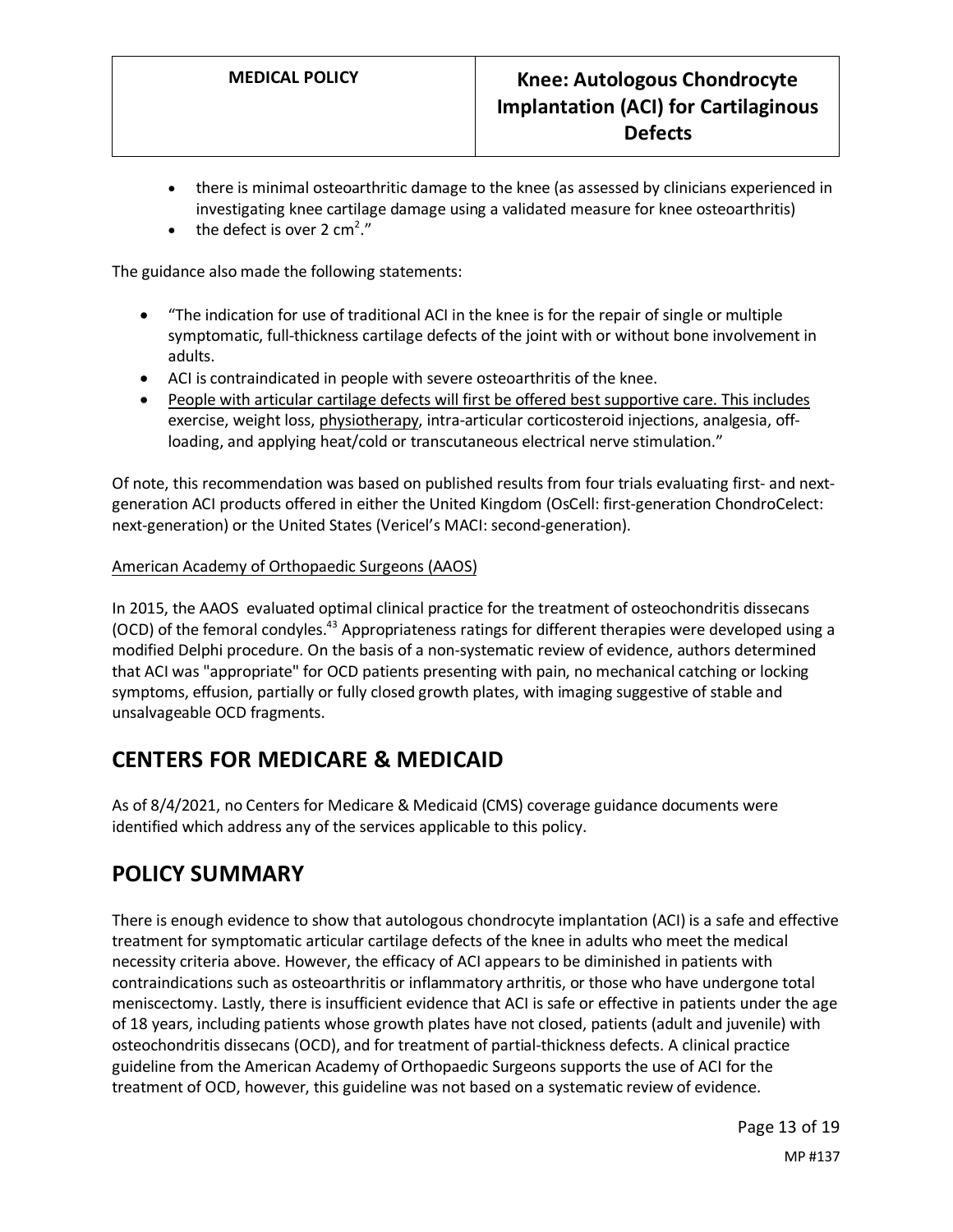# **INSTRUCTIONS FOR USE**

Company Medical Policies serve as guidance for the administration of plan benefits. Medical policies do not constitute medical advice nor a guarantee of coverage. Company Medical Policies are reviewed annually and are based upon published, peer-reviewed scientific evidence and evidence-based clinical practice guidelines that are available as of the last policy update. The Companies reserve the right to determine the application of Medical Policies and make revisions to Medical Policies at any time. Providers will be given at least 60-days notice of policy changes that are restrictive in nature.

The scope and availability of all plan benefits are determined in accordance with the applicable coverage agreement. Any conflict or variance between the terms of the coverage agreement and Company Medical Policy will be resolved in favor of the coverage agreement.

### **REGULATORY STATUS**

#### U.S. Food & Drug Administration (FDA)

Implantation of autologous chondrocytes is a surgical procedure and, as such, is not subject to regulation by the FDA. However, the FDA does license biological products through the Biologics License Application (BLA) approval pathway.

#### *First-Generation Autologous Chondrocyte Implantation*

In 1997, Carticel™ by Vericel, received BLA approval from the FDA for their autologous cultured chondrocytes for the repair of symptomatic cartilage defects of the femoral condyle (medial, lateral, or trochlea), caused by acute or repetitive trauma, in patients who have had an inadequate response to a prior arthroscopic or other surgical repair procedure (e.g., debridement, microfracture, drilling/abrasion arthroplasty, or osteochondral allograft/autograft).<sup>4</sup>

This product has been discontinued and is no longer available. Vericel has phased out Carticel and now only offers the second-generation ACI product, MACI®.

#### *Second-Generation Autologous Chondrocyte Implantation*

In 2016, MACI® by Vericel, received BLA approval from the FDA for their autologous cultured chondrocytes on porcine collagen membrane for the repair of symptomatic, single or multiple fullthickness cartilage defects of the knee with or without bone involvement in adults.<sup>44,45</sup>

#### *Third-Generation Autologous Chondrocyte Implantation*

Currently, there are no third-generation ACI products that have been approved by the FDA for use in the United States.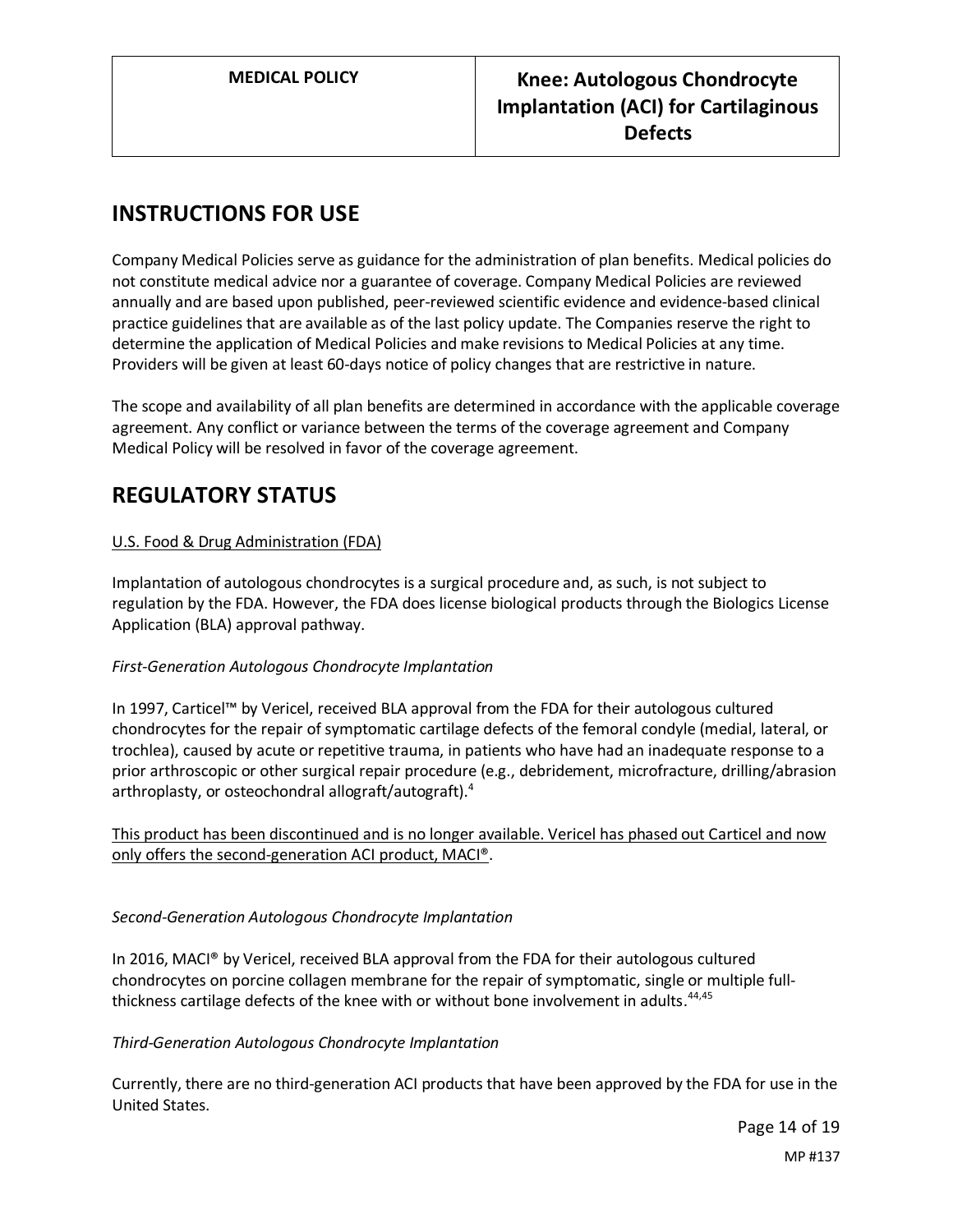There are additional ACI products that currently approved or are actively being investigated in Europe that are not approved by the FDA for use in the United States. These products include BioSeed-C, Chrondro-Gide, ChondroCelect, and OsCell.

#### Mental Health Parity Statement

Coverage decisions are made on the basis of individualized determinations of medical necessity and the experimental or investigational character of the treatment in the individual case. In cases where medical necessity is not established by policy for specific treatment modalities, evidence not previously considered regarding the efficacy of the modality that is presented shall be given consideration to determine if the policy represents current standards of care.

### <span id="page-14-0"></span>**MEDICAL POLICY CROSS REFERENCES**

- Knee: Osteochondral Allografts and Autografts for Cartilaginous Defects
- Knee: Meniscal Allograft Transplantation and Other Meniscal Implants

### **REFERENCES**

- 1. International Cartilage Repair Society (ICRS). Clinical Cartilage Injury Evaluation System. [https://cartilage.org/society/publications/icrs-score/?highlighted=score.](https://cartilage.org/society/publications/icrs-score/?highlighted=score) Accessed 8/4/2021.
- 2. Outerbridge R. The etiology of chondromalacia patellae. *The Journal of bone and joint surgery British volume.* 1961;43(4):752-757[.https://online.boneandjoint.org.uk/doi/pdf/10.1302/0301-](https://online.boneandjoint.org.uk/doi/pdf/10.1302/0301-620x.43b4.752) [620x.43b4.752.](https://online.boneandjoint.org.uk/doi/pdf/10.1302/0301-620x.43b4.752)
- 3. Curl WW, Krome J, Gordon ES, Rushing J, Smith BP, Poehling GG. Cartilage injuries: a review of 31,516 knee arthroscopies. *Arthroscopy : the journal of arthroscopic & related surgery : official publication of the Arthroscopy Association of North America and the International Arthroscopy Association.* 1997;13(4):456-460[.https://ac.els-cdn.com/S0749806397901249/1-s2.0-](https://ac.els-cdn.com/S0749806397901249/1-s2.0-S0749806397901249-main.pdf?_tid=d48877f2-3566-4db0-8f1d-028cc23adb80&acdnat=1540929718_d2415a66dab0509adb763781ed3bfaee) [S0749806397901249-main.pdf?\\_tid=d48877f2-3566-4db0-8f1d-](https://ac.els-cdn.com/S0749806397901249/1-s2.0-S0749806397901249-main.pdf?_tid=d48877f2-3566-4db0-8f1d-028cc23adb80&acdnat=1540929718_d2415a66dab0509adb763781ed3bfaee)[028cc23adb80&acdnat=1540929718\\_d2415a66dab0509adb763781ed3bfaee.](https://ac.els-cdn.com/S0749806397901249/1-s2.0-S0749806397901249-main.pdf?_tid=d48877f2-3566-4db0-8f1d-028cc23adb80&acdnat=1540929718_d2415a66dab0509adb763781ed3bfaee)
- 4. Hayes Inc. Comparative Effectiveness Review of First-Generation Autologous Chondrocyte Implantation of the Knee. [https://evidence.hayesinc.com/report/dir.autochondrocyte222.](https://evidence.hayesinc.com/report/dir.autochondrocyte222) Published 2017 (updated 2020). Accessed 8/4/2021.
- 5. Hayes Inc. Comparative Effectiveness Review of of Second- and Third- Generation Autologous Chondrocyte Implantation of the Knee. [https://evidence.hayesinc.com/report/dir.autochondrocyte4088.](https://evidence.hayesinc.com/report/dir.autochondrocyte4088) Published 2017 (updated 2020). Accessed 8/4/2021.
- 6. Hayes Inc. Matrix-Induced Autologous Chondrocyte Implantation (MACI) Procedure for Repair of Articular Cartilage of the Knee. [https://evidence.hayesinc.com/report/dir.matrixknee4713.](https://evidence.hayesinc.com/report/dir.matrixknee4713) Published 2020. Accessed 8/5/2021.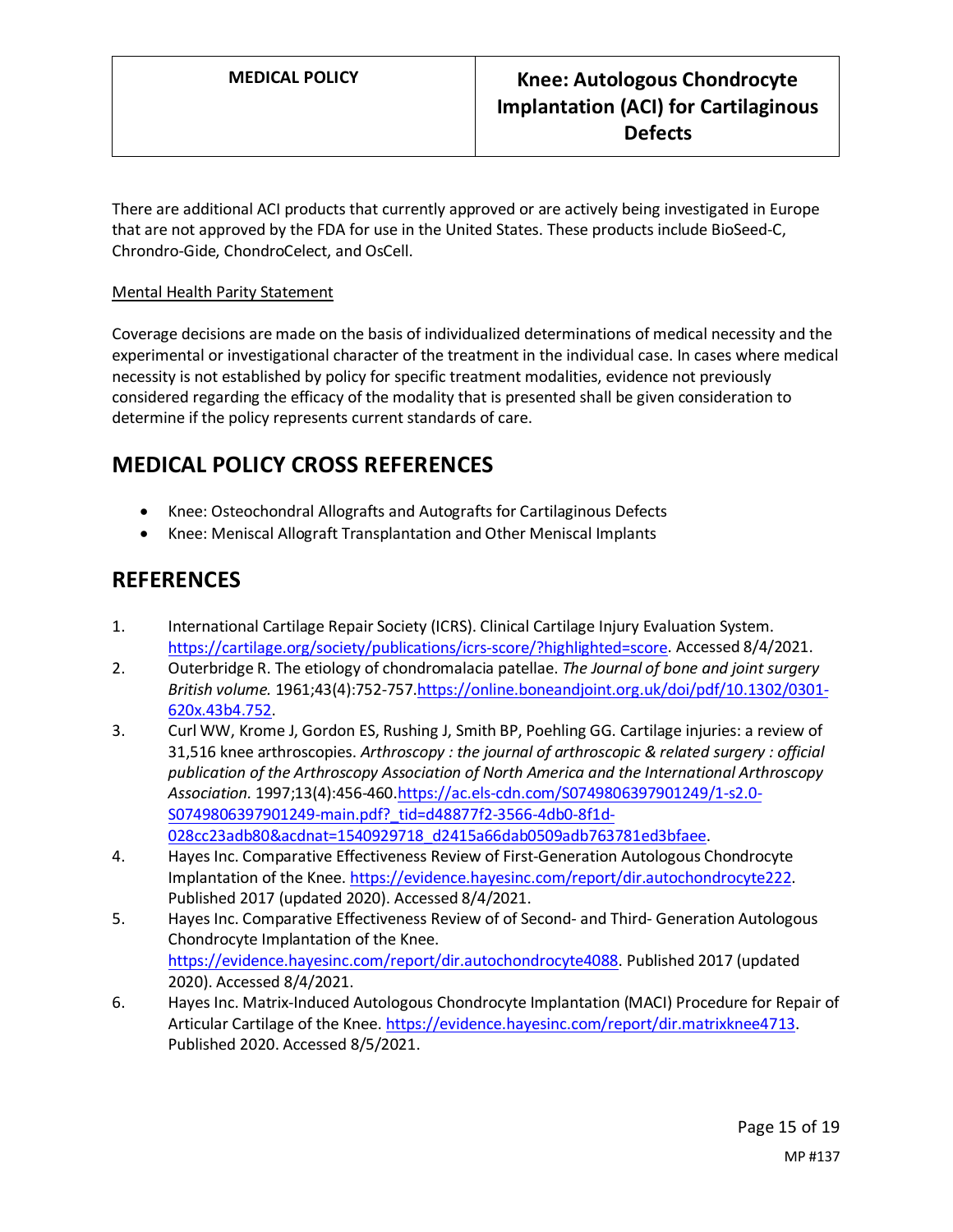- 7. ECRI Institute. Autologous Chondrocyte Implantation for Repairing Osteochondral Knee Defects. [https://www.ecri.org/components/Hotline/Pages/21526.aspx.](https://www.ecri.org/components/Hotline/Pages/21526.aspx) Published 2020. Accessed 8/4/2021.
- 8. Zamborsky R, Danisovic L. Surgical Techniques for Knee Cartilage Repair: An Updated Large-Scale Systematic Review and Network Meta-analysis of Randomized Controlled Trials. *Arthroscopy : the journal of arthroscopic & related surgery : official publication of the Arthroscopy Association of North America and the International Arthroscopy Association.* 2020;36(3):845-858
- 9. Niemeyer P, Laute V, Zinser W, et al. A Prospective, Randomized, Open-Label, Multicenter, Phase III Noninferiority Trial to Compare the Clinical Efficacy of Matrix-Associated Autologous Chondrocyte Implantation With Spheroid Technology Versus Arthroscopic Microfracture for Cartilage Defects of the Knee. *Orthop J Sports Med.* 2019;7(7):2325967119854442
- 10. Fossum V, Hansen AK, Wilsgaard T, Knutsen G. Collagen-Covered Autologous Chondrocyte Implantation Versus Autologous Matrix-Induced Chondrogenesis: A Randomized Trial Comparing 2 Methods for Repair of Cartilage Defects of the Knee. *Orthop J Sports Med.*  2019;7(9):2325967119868212
- 11. Clavé A, Potel JF, Servien E, Neyret P, Dubrana F, Stindel E. Third-generation autologous chondrocyte implantation versus mosaicplasty for knee cartilage injury: 2-year randomized trial. *J Orthop Res.* 2016;34(4):658-665
- 12. ECRI Institute. MACI Autologous Chondrocyte Implant (Vericel Corp.) for Repairing Knee Cartilage Defects in Adults. [https://www.ecri.org/components/ProductBriefs/Pages/13563.aspx.](https://www.ecri.org/components/ProductBriefs/Pages/13563.aspx) Published 2013 (updated 2018). Accessed 8/4/2021.
- 13. Basad E, Ishaque B, Bachmann G, Stürz H, Steinmeyer J. Matrix-induced autologous chondrocyte implantation versus microfracture in the treatment of cartilage defects of the knee: a 2-year randomised study. *Knee surgery, sports traumatology, arthroscopy.* 2010;18(4):519-527
- 14. Saris D, Price A, Widuchowski W, et al. Matrix-Applied Characterized Autologous Cultured Chondrocytes Versus Microfracture: Two-Year Follow-up of a Prospective Randomized Trial. *Am J Sports Med.* 2014;42(6):1384-1394[.https://www.ncbi.nlm.nih.gov/pubmed/24714783.](https://www.ncbi.nlm.nih.gov/pubmed/24714783)
- 15. Saris DB, Vanlauwe J, Victor J, et al. Treatment of symptomatic cartilage defects of the knee: characterized chondrocyte implantation results in better clinical outcome at 36 months in a randomized trial compared to microfracture. *Am J Sports Med.* 2009;37 Suppl 1:10S-19S[.https://www.ncbi.nlm.nih.gov/pubmed/19846694.](https://www.ncbi.nlm.nih.gov/pubmed/19846694)
- 16. Saris DB, Vanlauwe J, Victor J, et al. Characterized chondrocyte implantation results in better structural repair when treating symptomatic cartilage defects of the knee in a randomized controlled trial versus microfracture. *Am J Sports Med.* 2008;36(2):235- 246[.https://www.ncbi.nlm.nih.gov/pubmed/18202295.](https://www.ncbi.nlm.nih.gov/pubmed/18202295)
- 17. Vanlauwe J, Saris DBF, Victor J, Almqvist KF, Bellemans J, Luyten FP. Five-Year Outcome of Characterized Chondrocyte Implantation Versus Microfracture for Symptomatic Cartilage Defects of the Knee:Early Treatment Matters. *The American Journal of Sports Medicine.*  2011;39(12):2566-2574[.http://journals.sagepub.com/doi/abs/10.1177/0363546511422220.](http://journals.sagepub.com/doi/abs/10.1177/0363546511422220)
- 18. Mundi R, Bedi A, Chow L, et al. Cartilage Restoration of the Knee: A Systematic Review and Meta-analysis of Level 1 Studies. *Am J Sports Med.* 2016;44(7):1888- 1895[.https://www.ncbi.nlm.nih.gov/pubmed/26138733.](https://www.ncbi.nlm.nih.gov/pubmed/26138733)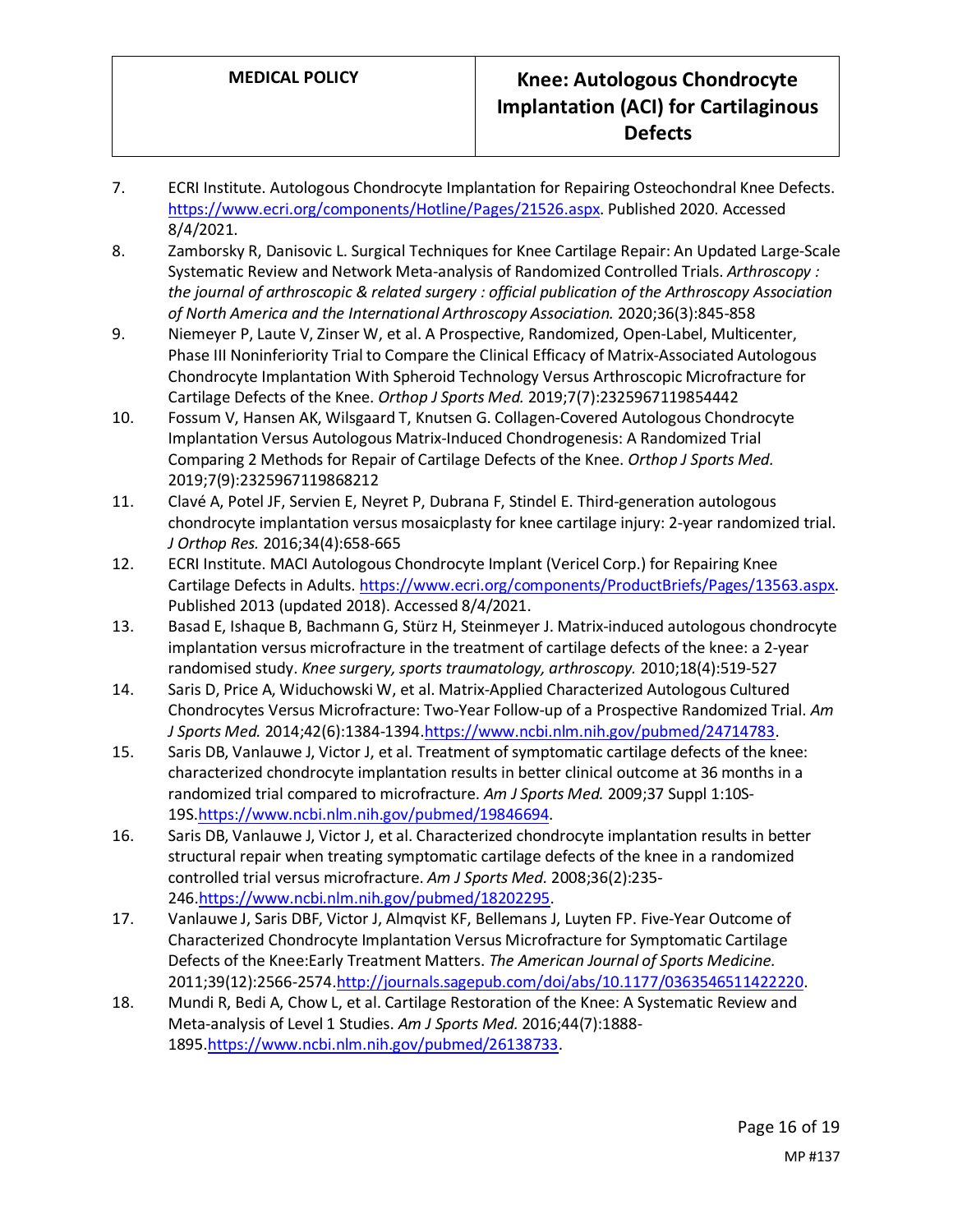- 19. Richter DL, Schenck RC, Jr., Wascher DC, Treme G. Knee Articular Cartilage Repair and Restoration Techniques: A Review of the Literature. *Sports Health.* 2016;8(2):153- 160[.https://www.ncbi.nlm.nih.gov/pubmed/26502188.](https://www.ncbi.nlm.nih.gov/pubmed/26502188)
- 20. Kon E, Filardo G, Di Matteo B, Perdisa F, Marcacci M. Matrix assisted autologous chondrocyte transplantation for cartilage treatment: A systematic review. *Bone Joint Res.* 2013;2(2):18- 25[.https://www.ncbi.nlm.nih.gov/pubmed/23610698.](https://www.ncbi.nlm.nih.gov/pubmed/23610698)
- 21. Riboh JC, Cvetanovich GL, Cole BJ, Yanke AB. Comparative efficacy of cartilage repair procedures in the knee: a network meta-analysis. *Knee Surg Sports Traumatol Arthrosc.* 2017;25(12):3786- 3799[.https://www.ncbi.nlm.nih.gov/pubmed/27605128.](https://www.ncbi.nlm.nih.gov/pubmed/27605128)
- 22. Andrade R, Vasta S, Papalia R, et al. Prevalence of Articular Cartilage Lesions and Surgical Clinical Outcomes in Football (Soccer) Players' Knees: A Systematic Review. *Arthroscopy : the journal of arthroscopic & related surgery : official publication of the Arthroscopy Association of North America and the International Arthroscopy Association.* 2016;32(7):1466- 1477[.https://www.ncbi.nlm.nih.gov/pubmed/27090724.](https://www.ncbi.nlm.nih.gov/pubmed/27090724)
- 23. DiBartola AC, Everhart JS, Magnussen RA, et al. Correlation between histological outcome and surgical cartilage repair technique in the knee: A meta-analysis. *Knee.* 2016;23(3):344- 349[.https://www.ncbi.nlm.nih.gov/pubmed/26898766.](https://www.ncbi.nlm.nih.gov/pubmed/26898766)
- 24. Gou GH, Tseng FJ, Wang SH, et al. Autologous Chondrocyte Implantation Versus Microfracture in the Knee: A Meta-analysis and Systematic Review. *Arthroscopy : the journal of arthroscopic & related surgery : official publication of the Arthroscopy Association of North America and the International Arthroscopy Association.* 2020;36(1):289-303
- 25. Na Y, Shi Y, Liu W, et al. Is implantation of autologous chondrocytes superior to microfracture for articular-cartilage defects of the knee? A systematic review of 5-year follow-up data. *Int J Surg.* 2019;68:56-62
- 26. Mistry H, Connock M, Pink J, et al. Autologous chondrocyte implantation in the knee: systematic review and economic evaluation. *Health Technol Assess.* 2017;21(6):1- 294[.https://www.ncbi.nlm.nih.gov/pubmed/28244303.](https://www.ncbi.nlm.nih.gov/pubmed/28244303)
- 27. Kraeutler MJ, Belk JW, Purcell JM, McCarty EC. Microfracture Versus Autologous Chondrocyte Implantation for Articular Cartilage Lesions in the Knee: A Systematic Review of 5-Year Outcomes. *Am J Sports Med.* 2018;46(4):995- 999[.https://www.ncbi.nlm.nih.gov/pubmed/28423287.](https://www.ncbi.nlm.nih.gov/pubmed/28423287)
- 28. Lamplot JD, Schafer KA, Matava MJ. Treatment of Failed Articular Cartilage Reconstructive Procedures of the Knee: A Systematic Review. *Orthop J Sports Med.*  2018;6(3):2325967118761871[.https://www.ncbi.nlm.nih.gov/pubmed/29619397.](https://www.ncbi.nlm.nih.gov/pubmed/29619397)
- 29. Brittberg M, Recker D, Ilgenfritz J, Saris DBF, Group SES. Matrix-Applied Characterized Autologous Cultured Chondrocytes Versus Microfracture: Five-Year Follow-up of a Prospective Randomized Trial. *Am J Sports Med.* 2018;46(6):1343- 1351[.https://www.ncbi.nlm.nih.gov/pubmed/29565642.](https://www.ncbi.nlm.nih.gov/pubmed/29565642)
- 30. DiBartola AC, Wright BM, Magnussen RA, Flanigan DC. Clinical Outcomes After Autologous Chondrocyte Implantation in Adolescents' Knees: A Systematic Review. *Arthroscopy : the journal of arthroscopic & related surgery : official publication of the Arthroscopy Association of North America and the International Arthroscopy Association.* 2016;32(9):1905- 1916[.https://www.ncbi.nlm.nih.gov/pubmed/27161508.](https://www.ncbi.nlm.nih.gov/pubmed/27161508)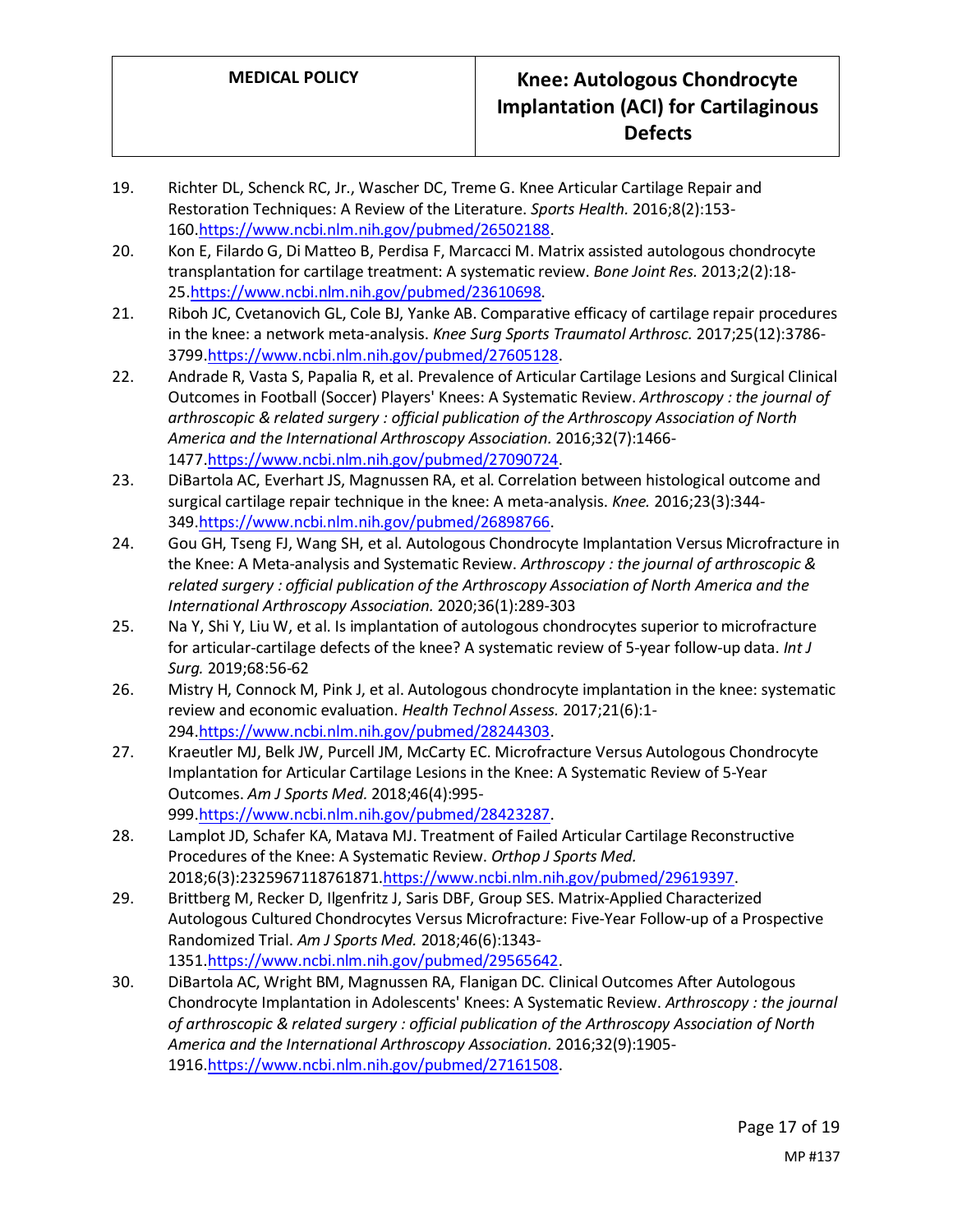- 31. Valtanen RS, Arshi A, Kelley BV, Fabricant PD, Jones KJ. Articular Cartilage Repair of the Pediatric and Adolescent Knee with Regard to Minimal Clinically Important Difference: A Systematic Review. *Cartilage.* 2018:1947603518783503[.https://www.ncbi.nlm.nih.gov/pubmed/29962234.](https://www.ncbi.nlm.nih.gov/pubmed/29962234)
- 32. Sacolick DA, Kirven JC, Abouljoud MM, Everhart JS, Flanigan DC. The Treatment of Adult Osteochondritis Dissecans with Autologous Cartilage Implantation: A Systematic Review. *J Knee Surg.* 2019;32(11):1102-1110
- 33. Vasiliadis HS, Wasiak J. Autologous chondrocyte implantation for full thickness articular cartilage defects of the knee. *Cochrane Database of Systematic Reviews.*  2010(10)[.https://doi.org//10.1002/14651858.CD003323.pub3.](https://doi.org/10.1002/14651858.CD003323.pub3)
- 34. Knutsen G, Isaksen V, Johansen O, et al. A randomized trial comparing autologous chondrocyte implantation with microfracture: findings at five years. *JBJS.* 2007;89(10):2105- 2112[.https://insights.ovid.com/pubmed?pmid=17908884.](https://insights.ovid.com/pubmed?pmid=17908884)
- 35. Dozin B, Malpeli M, Cancedda R, et al. Comparative evaluation of autologous chondrocyte implantation and mosaicplasty: a multicentered randomized clinical trial. *Clin J Sport Med.*  2005;15(4):220-226[.https://www.ncbi.nlm.nih.gov/pubmed/16003035.](https://www.ncbi.nlm.nih.gov/pubmed/16003035)
- 36. Bentley G, Biant LC, Vijayan S, Macmull S, Skinner JA, Carrington RW. Minimum ten-year results of a prospective randomised study of autologous chondrocyte implantation versus mosaicplasty for symptomatic articular cartilage lesions of the knee. *J Bone Joint Surg Br.* 2012;94(4):504- 509[.https://www.ncbi.nlm.nih.gov/pubmed/22434467.](https://www.ncbi.nlm.nih.gov/pubmed/22434467)
- 37. Negrin LL, Vécsei V. Do meta-analyses reveal time-dependent differences between the clinical outcomes achieved by microfracture and autologous chondrocyte implantation in the treatment of cartilage defects of the knee? *Journal of Orthopaedic Science.* 2013;18(6):940- 948[.https://www.clinicalkey.com/service/content/pdf/watermarked/1-s2.0-](https://www.clinicalkey.com/service/content/pdf/watermarked/1-s2.0-S0949265815303766.pdf?locale=en_US) [S0949265815303766.pdf?locale=en\\_US.](https://www.clinicalkey.com/service/content/pdf/watermarked/1-s2.0-S0949265815303766.pdf?locale=en_US)
- 38. Nawaz SZ, Bentley G, Briggs TW, et al. Autologous chondrocyte implantation in the knee: midterm to long-term results. *J Bone Joint Surg Am.* 2014;96(10):824- 830[.https://www.ncbi.nlm.nih.gov/pubmed/24875023.](https://www.ncbi.nlm.nih.gov/pubmed/24875023)
- 39. Schuette HB, Kraeutler MJ, McCarty EC. Matrix-Assisted Autologous Chondrocyte Transplantation in the Knee: A Systematic Review of Mid- to Long-Term Clinical Outcomes. *Orthop J Sports Med.*  2017;5(6):2325967117709250[.https://www.ncbi.nlm.nih.gov/pubmed/28620621.](https://www.ncbi.nlm.nih.gov/pubmed/28620621)
- 40. Brix MO, Stelzeneder D, Chiari C, et al. Treatment of Full-Thickness Chondral Defects With Hyalograft C in the Knee: Long-term Results. *Am J Sports Med.* 2014;42(6):1426- 1432[.https://www.ncbi.nlm.nih.gov/pubmed/24664138.](https://www.ncbi.nlm.nih.gov/pubmed/24664138)
- 41. Filardo G, Vannini F, Marcacci M, et al. Matrix-assisted autologous chondrocyte transplantation for cartilage regeneration in osteoarthritic knees: results and failures at midterm follow-up. *Am J Sports Med.* 2013;41(1):95-10[0.https://www.ncbi.nlm.nih.gov/pubmed/23104612.](https://www.ncbi.nlm.nih.gov/pubmed/23104612)
- 42. National Institute for Health and Care Excellence (NICE). Autologous chondrocyte implantation for treating symptomatic articular cartilage defects of the knee. [https://www.nice.org.uk/guidance/ta477/chapter/1-Recommendations.](https://www.nice.org.uk/guidance/ta477/chapter/1-Recommendations) Published 2017. Accessed 8/4/2021.
- 43. American Academy of Orthopaedic Surgeons. The Management of Osteochondritis Dissecans of the Femoral Condyl[e https://www.aaos.org/globalassets/quality-and-practice](https://www.aaos.org/globalassets/quality-and-practice-resources/osteochondritis-dissecans/ocd-auc.pdf)[resources/osteochondritis-dissecans/ocd-auc.pdf.](https://www.aaos.org/globalassets/quality-and-practice-resources/osteochondritis-dissecans/ocd-auc.pdf) Published 2015. Accessed 8/5/2021.